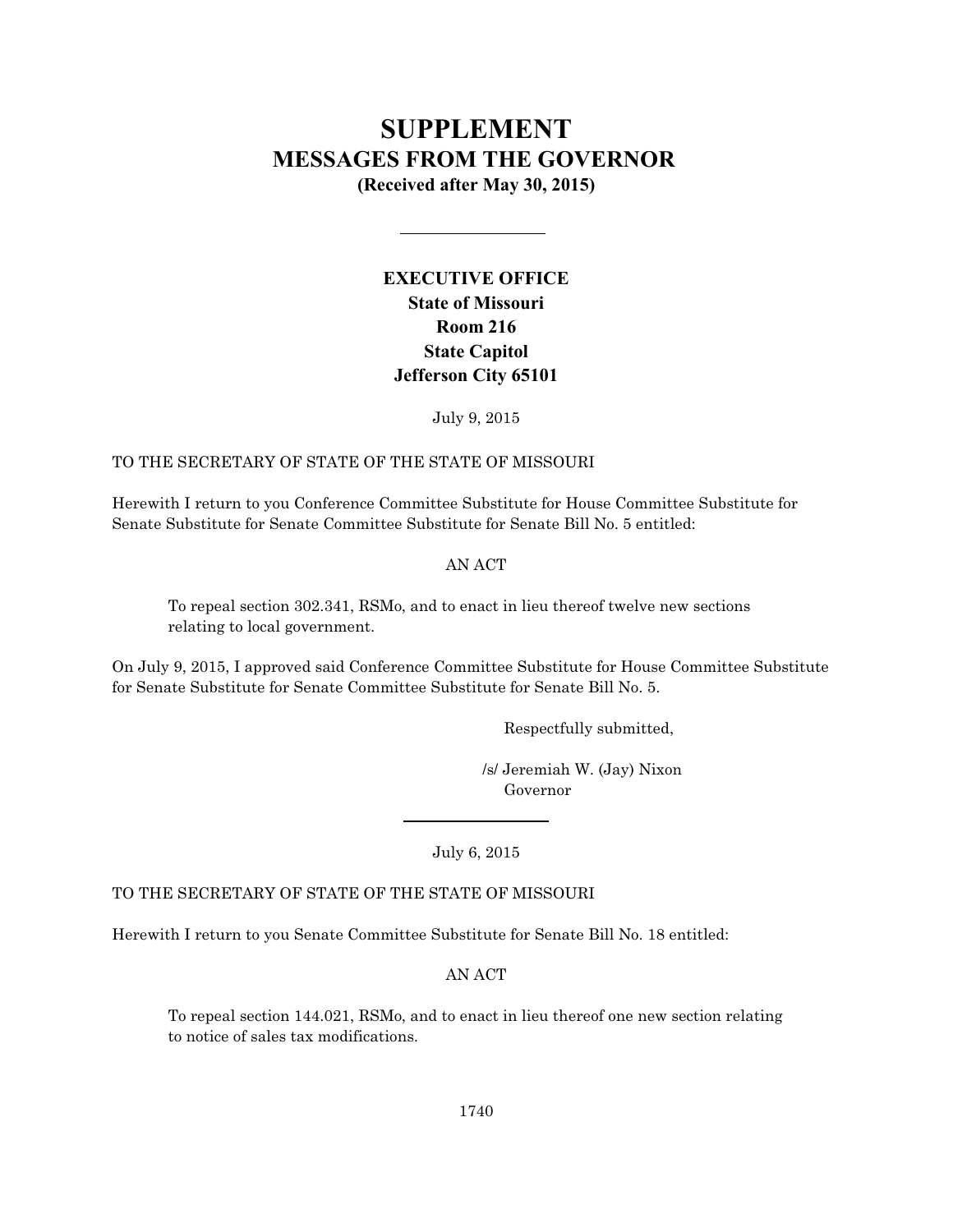On July 6, 2015, I approved said Senate Committee Substitute for Senate Bill No. 18.

Respectfully submitted,

 /s/ Jeremiah W. (Jay) Nixon Governor

## July 10, 2015

## TO THE SECRETARY OF STATE OF THE STATE OF MISSOURI

Herewith I return to you Senate Bill No. 20 entitled:

#### AN ACT

To repeal section 144.054, RSMo, and to enact in lieu thereof one new section relating to a sales tax exemption for commercial laundries.

I disapprove of Senate Bill No. 20. My reasons for disapproval are as follows:

Senate Bill No. 20 would exempt commercial laundries and dry cleaners from paying state and local sales and use tax on their purchases of materials, goods, machinery, electrical energy and gas, chemicals, soaps, detergents, cleaning and sanitizing agents, and other ingredients used to treat, clean and sanitize textiles. The new tax exemptions would be available for large commercial and industrial laundries and dry cleaners – approximately 48 facilities owned by 29 different companies that process at least 500 pounds per hour and 60,000 pounds per week. There is no requirement that a benefitting business create any new jobs to take advantage of these broad new exemptions. This provision would result in a projected \$2 million annual reduction in state revenue as well as an additional \$2 million reduction projected for local jurisdictions.

The special tax break for commercial laundries contained in Senate Bill No. 20 is not the mere clarification of existing sales and use tax law that supporters claim. Instead, this provision would seek to overrule 25 years of legal precedent holding that cleaning dirty clothes is not the same as manufacturing. In 1989, the Missouri Supreme Court first "plumbed the sudsy depths of various sales and use tax exemptions and found no application to commercial laundry operations." *AAA Laundry & Linen Supply Co. v. Director of Revenue,* 425 S.W.3d 126, 127 (Mo. Banc 2014) (discussing *Unitog Rental Services, Inc. v. Director of Revenue,* 799 S.W.2d 568 (Mo. Banc1989)). As recently as last year, the court similarly rejected a commercial laundry's attempt to avoid paying its taxes, reiterating that, as in 1989, the laws enacted by the General Assembly did not provide a tax exemption. *Id.* at 127-29. Since that decision, these commercial laundries have spent the last two years lobbying lawmakers for tailor-made exemptions that would treat ironing out wrinkles as "processing" a shirt and getting grass stains out as "manufacturing" a pair of pants, thereby abrogating a quarter century of law and relieving the laundries of their existing legal obligations.

Last year, this provision was slipped into Conference Committee Substitute for House Committee Substitute for Senate Bill No. 662 (2014), which was met with my disapproval. As with Senate Bill No.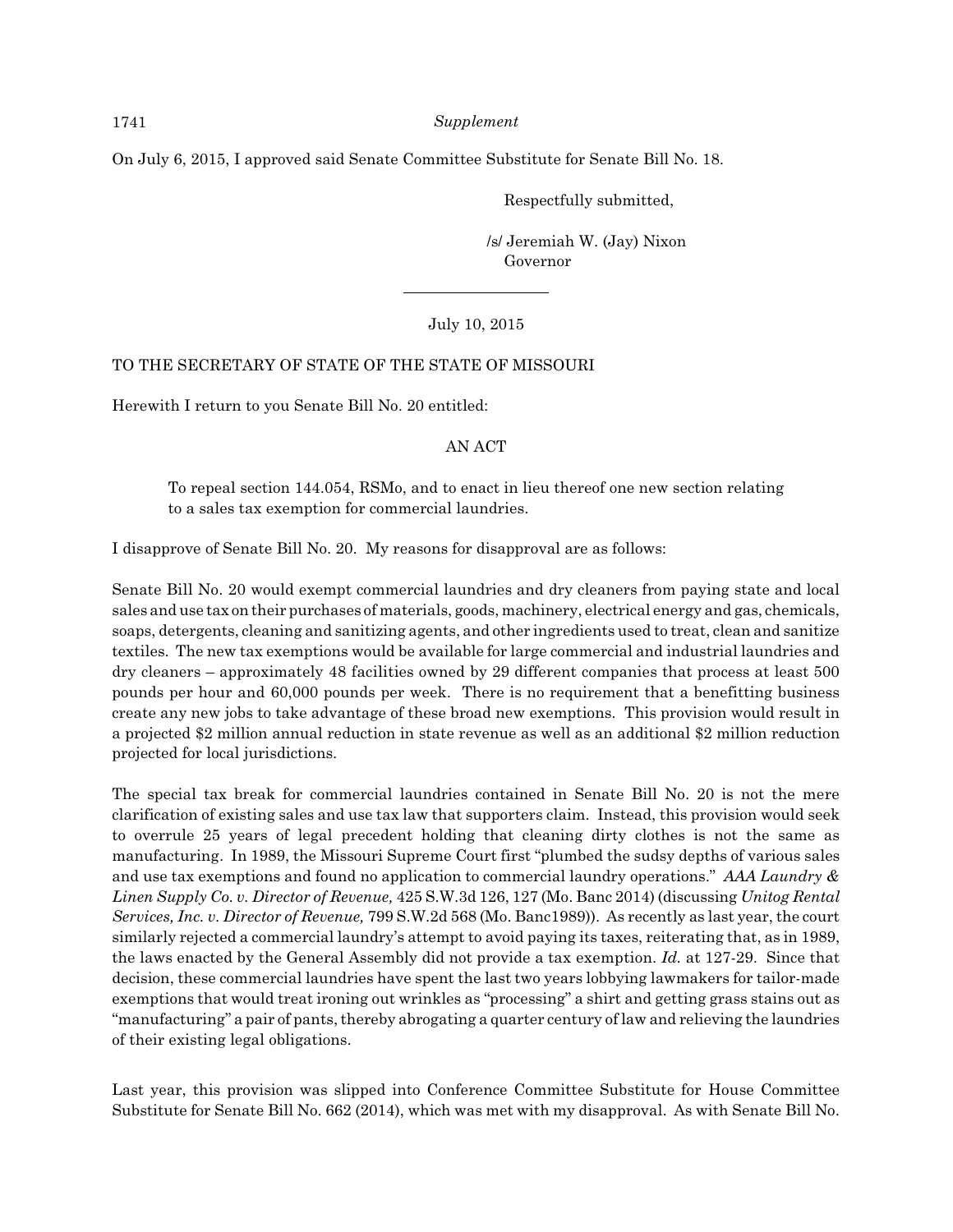662 (2014), Senate Bill No. 20 continues an effort to promote poor tax policy by drawing a seemingly arbitrary distinction between the laundries and dry cleaners fortunate enough to gain this generous new benefit and the rest that are left out to dry. Under this provision, a laundry that processes 59,999 pounds per week would have to continue paying their taxes, but a laundry processing a single pound more would be entitled to broad new exemptions from state and local taxes. This distorts the free market and puts smaller laundries and dry cleaners (not to mention the Missouri families who are doing their own laundry) in the position of subsidizing the operations of larger ones. The commercial laundries might be getting their detergent tax-free, but the rest of Missouri taxpayers would be getting taken to the cleaners.

Senate Bill No. 20 does not simply give commercial laundries and dry cleaners the same tax exemptions enjoyed by other businesses. It gives them more lucrative ones. Although some of the tax exemptions available to manufacturers are limited solely to state taxes, these new exemptions for laundries would apply to local taxes as well. With this provision, the General Assembly would be privileging washing dirty clothes over manufacturing new products, giving commercial dry cleaners and laundries a better deal thanMissouri manufacturerswithout any clearly-articulated economic justification for doing so and without requiring the creation of even a single new job.

The commercial laundry exemption provided by Senate Bill No. 20 represents poor tax policy and cannot receive my approval.

In accordance with the above stated reasons for disapproval, I am returning Senate Bill No. 20 without my approval.

Respectfully submitted,

 /s/ Jeremiah W. (Jay) Nixon Governor

## June 25, 2015

## TO THE SECRETARY OF STATE OF THE STATE OF MISSOURI

Herewith I return to you House Committee Substitute for Senate Committee Substitute for Senate Bills Nos. 34 and 105 entitled:

#### AN ACT

To repeal sections 115.135, 115.275, 115.277, 115.279, 115.283, 115.287, 115.291, 115.912, and 115.940, RSMo, and to enact in lieu thereof eight new sections relating to military and overseas voter registration, with an emergency clause.

On June 25, 2015, I approved said House Committee Substitute for Senate Committee Substitute for Senate Bills Nos. 34 and 105.

Respectfully submitted,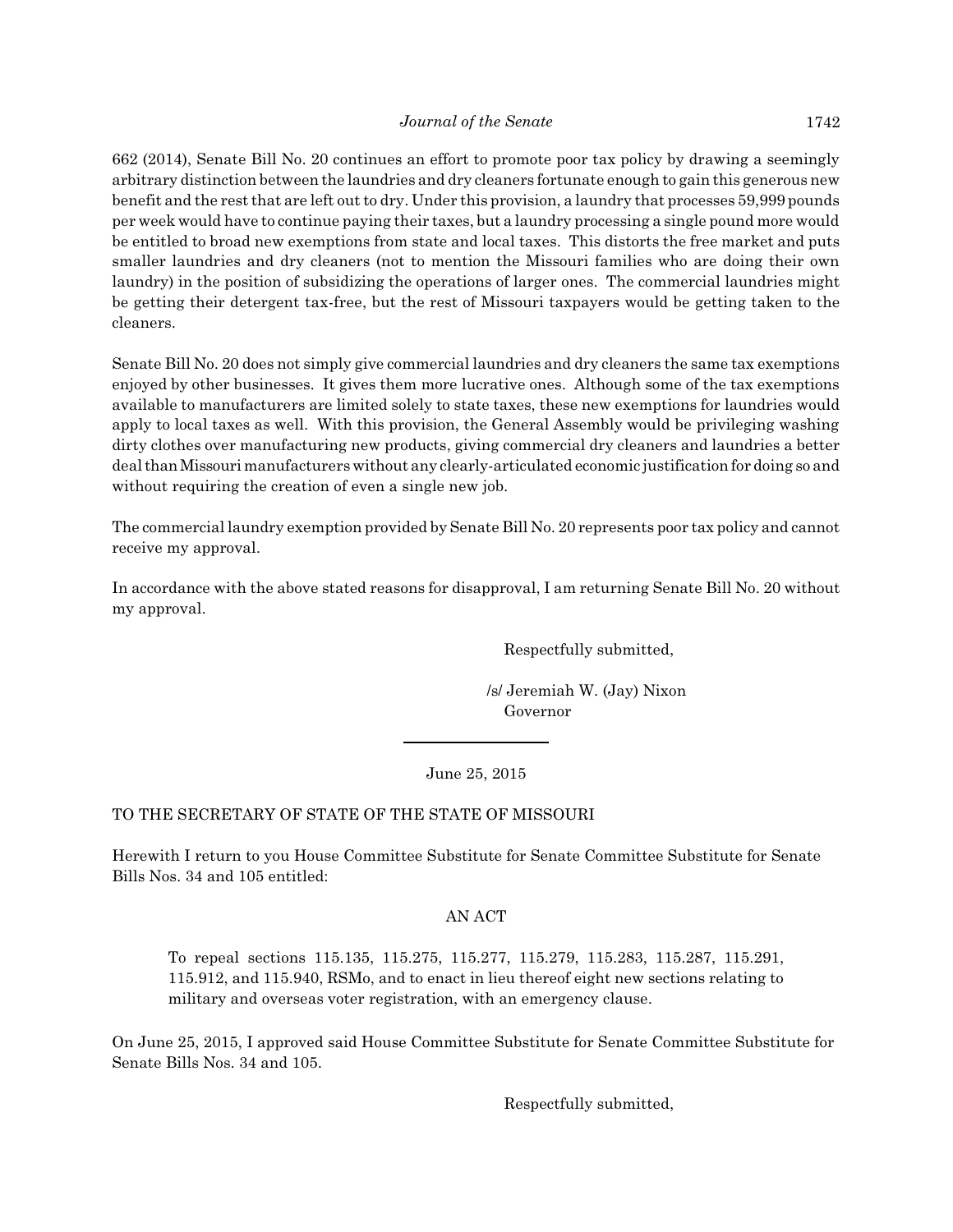/s/ Jeremiah W. (Jay) Nixon Governor

#### July 13, 2015

### TO THE SECRETARY OF STATE OF THE STATE OF MISSOURI

Herewith I return to you Senate Substitute for Senate Bill No. 58 entitled:

#### AN ACT

To repeal sections 8.597, 21.440, 21.445, 21.450, 21.455, 21.460, 21.465, 21.530, 21.535, 21.537, 21.830, 21.835, 21.850, 21.920, 30.953, 30.954, 30.956, 30.959, 30.962, 30.965, 30.968, 30.971, 33.150, 33.710, 33.850, 37.250, 43.518, 99.863, 99.971, 99.1057, 160.530, 167.195, 191.828, 191.934, 192.632, 215.261, 215.262, 217.550, 217.567, 313.001, 320.092, 338.321, 348.439, 361.120, and 630.010, RSMo, and section 105.955 as enacted by senate bill no. 844, ninety-fifth general assembly, second regular session, and to enact in lieu thereof eleven new sections relating to the existence of certain committees.

On July 13, 2015, I approved said Senate Substitute for Senate Bill No. 58.

Respectfully submitted,

 /s/ Jeremiah W. (Jay) Nixon Governor

July 10, 2015

#### TO THE SECRETARY OF STATE OF THE STATE OF MISSOURI

Herewith I return to you Conference Committee Substitute for House Committee Substitute for Senate Substitute for Senate Committee Substitute for Senate Bill No. 67 (Senate Bill No. 67) entitled:

#### AN ACT

To repeal sections 67.320, 476.083, 534.350, 534.360, 535.030, 535.110, and 535.160, RSMo, and to enact in lieu thereof ten new sections relating to courts.

I disapprove of Senate Bill No. 67. My reasons for disapproval are as follows:

Like House Bill No. 799, Senate Bill No. 67 would authorize more court fees to fund an array of local capital projects. In doing so, it continues what has evolved into a regular legislative exercise of imposing additional court fees. Local capital projects should be funded through existing local revenues or, with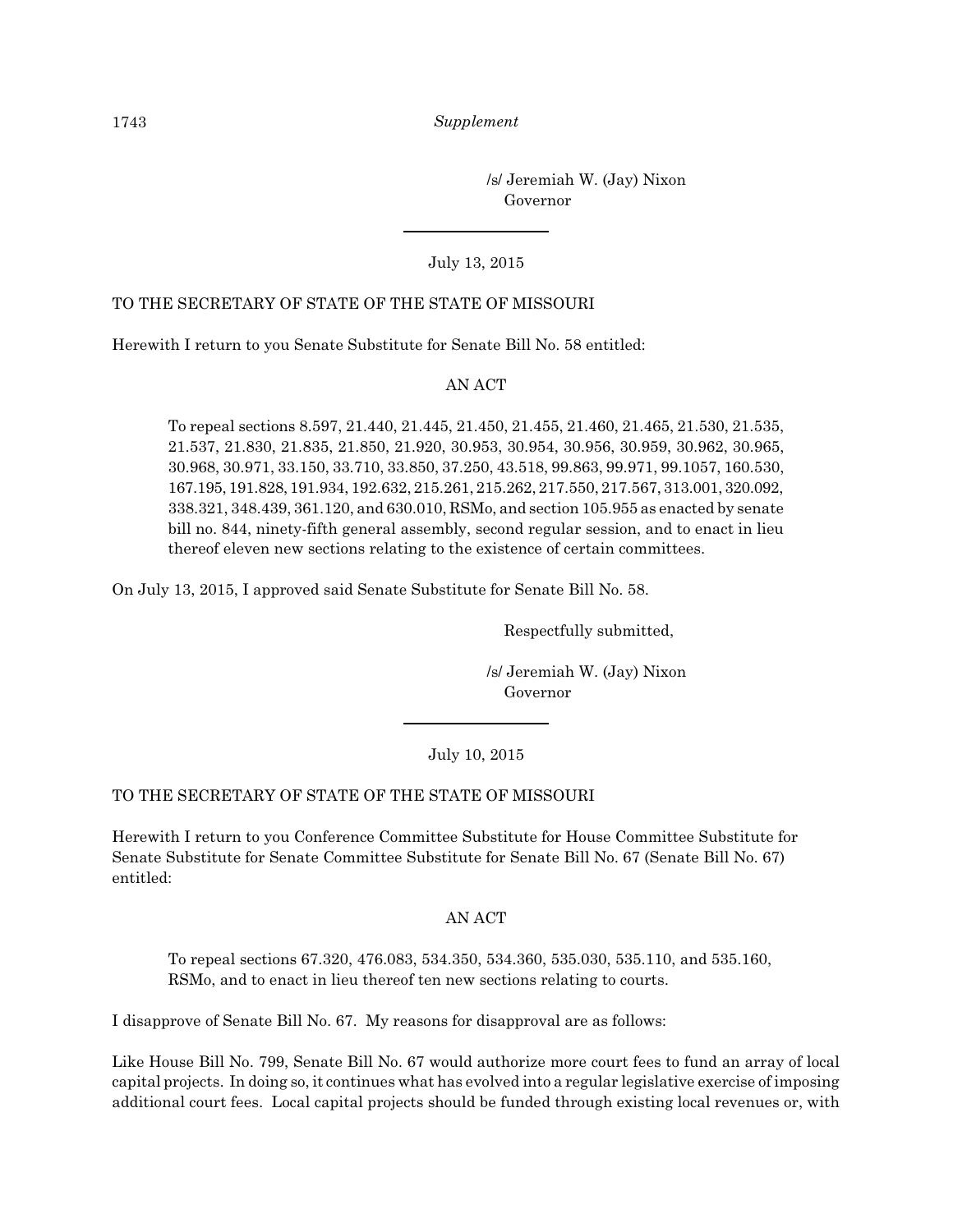voter approval, new revenue sources rather than through a back-door tax in the form of court user fees. For that reason, Senate Bill No. 67 cannot receive my support.

Senate Bill No. 67 would authorize new court fees and expand existing court fees in specific judicial circuits to be used by jurisdictions identified in the legislation. These new and expanded court fees, ranging from one to fifty dollars, would be in addition to the myriad of court fees already imposed in criminal and civil cases across our state. Moreover, these court fees would not be limited to state courts. Senate Bill No. 67 would authorize these fees be imposed on many county and municipal ordinance violations. The cumulative impact of these court fees is harmful to those that find themselves involved in court proceedings and could pose a barrier to court access for civil litigants.

The proliferation of excessive court fees is recasting the role of the courts into revenue generators for special projects. Court fees and surcharges should not be used as an alternative form of taxation. If a local government wants to raise revenue for its building projects, that question should be submitted to the voters for their approval rather than using the courts as a back-door revenue source. The increasingly common practice of looking to the courts to raise funds must stop. I previously approved Conference Committee Substitute for House Committee Substitute for Senate Substitute for Senate Committee Substitute for Senate Bill No. 5 based on the belief that our courts should serve justice rather than generate revenue, and for those reasons the court fee increases in Senate Bill No. 67 will not receive my approval.

In accordance with the above stated reasons for disapproval, I am returning Conference Committee Substitute for House Committee Substitute for Senate Substitute for Senate Committee Substitute for Senate Bill No. 67 without my approval.

Respectfully submitted,

 /s/ Jeremiah W. (Jay) Nixon Governor

June 30, 2015

#### TO THE SECRETARY OF STATE OF THE STATE OF MISSOURI

Herewith I return to you Senate Bill No. 68 entitled:

#### AN ACT

To repeal section 349.045, RSMo, and to enact in lieu thereof one new section relating to boards of directors for industrial development corporations.

On June 30, 2015, I approved said Senate Bill No. 68.

Respectfully submitted,

 /s/ Jeremiah W. (Jay) Nixon Governor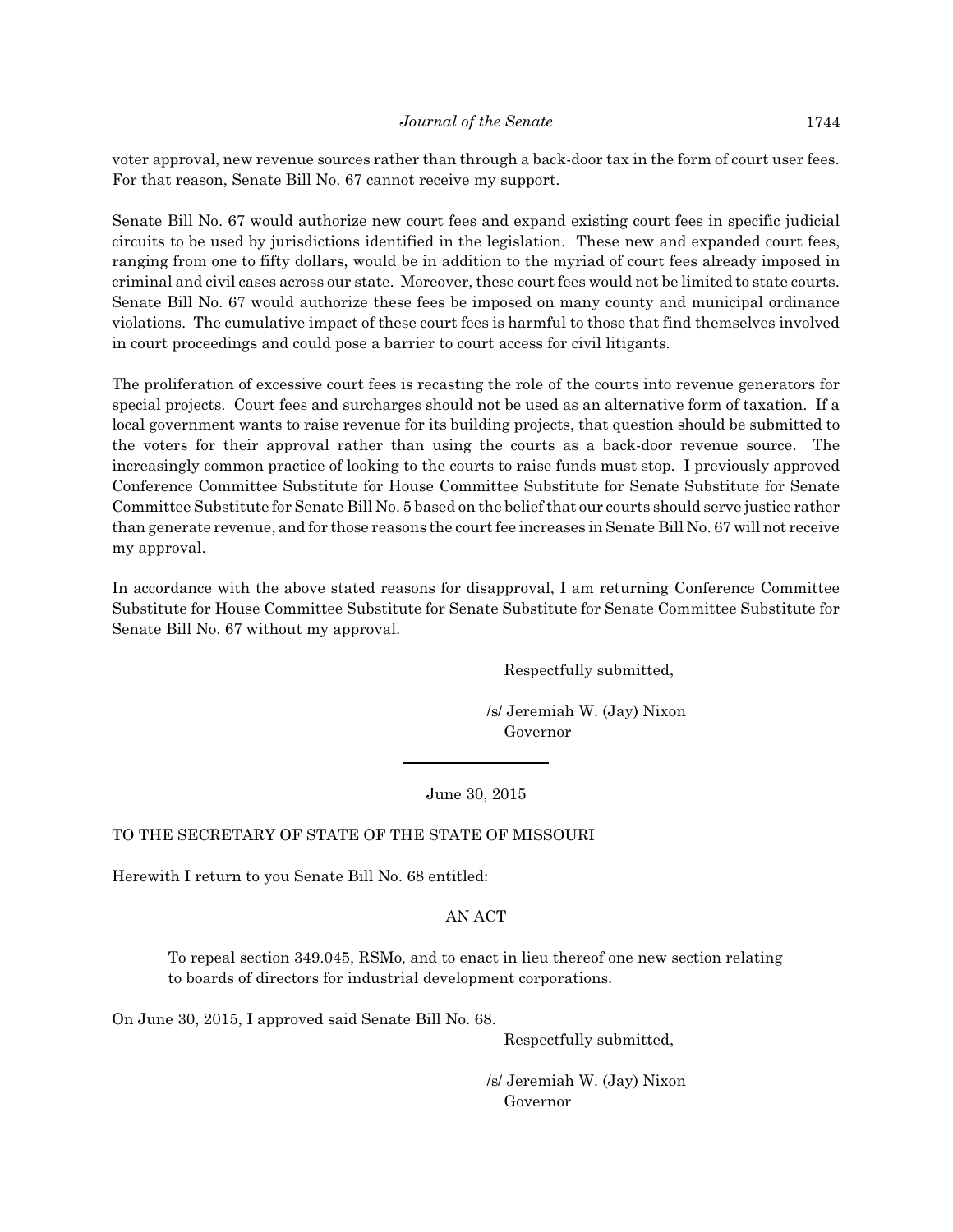## June 30, 2015

## TO THE SECRETARY OF STATE OF THE STATE OF MISSOURI

Herewith I return to you Senate Substitute for Senate Committee Substitute for Senate Bill No. 87 entitled:

## AN ACT

To repeal section 29.230, RSMo, and to enact in lieu thereof one new section relating to audits of political subdivisions.

On June 30, 2015, I approved said Senate Substitute for Senate Committee Substitute for Senate Bill No. 87.

Respectfully submitted,

 /s/ Jeremiah W. (Jay) Nixon Governor

July 14, 2015

TO THE SECRETARY OF STATE OF THE STATE OF MISSOURI

Herewith I return to you Senate Committee Substitute for Senate Bill No. 93 entitled:

AN ACT

To amend chapter 173, RSMo, by adding thereto one new section relating to free speech at public institutions of higher education.

On July 14, 2015, I approved Senate Committee Substitute for Senate Bill No. 93.

Respectfully submitted,

 /s/ Jeremiah W. (Jay) Nixon Governor

July 14, 2015

TO THE SECRETARY OF STATE OF THE STATE OF MISSOURI

Herewith I return to you Conference Committee Substitute No. 2 for House Committee Substitute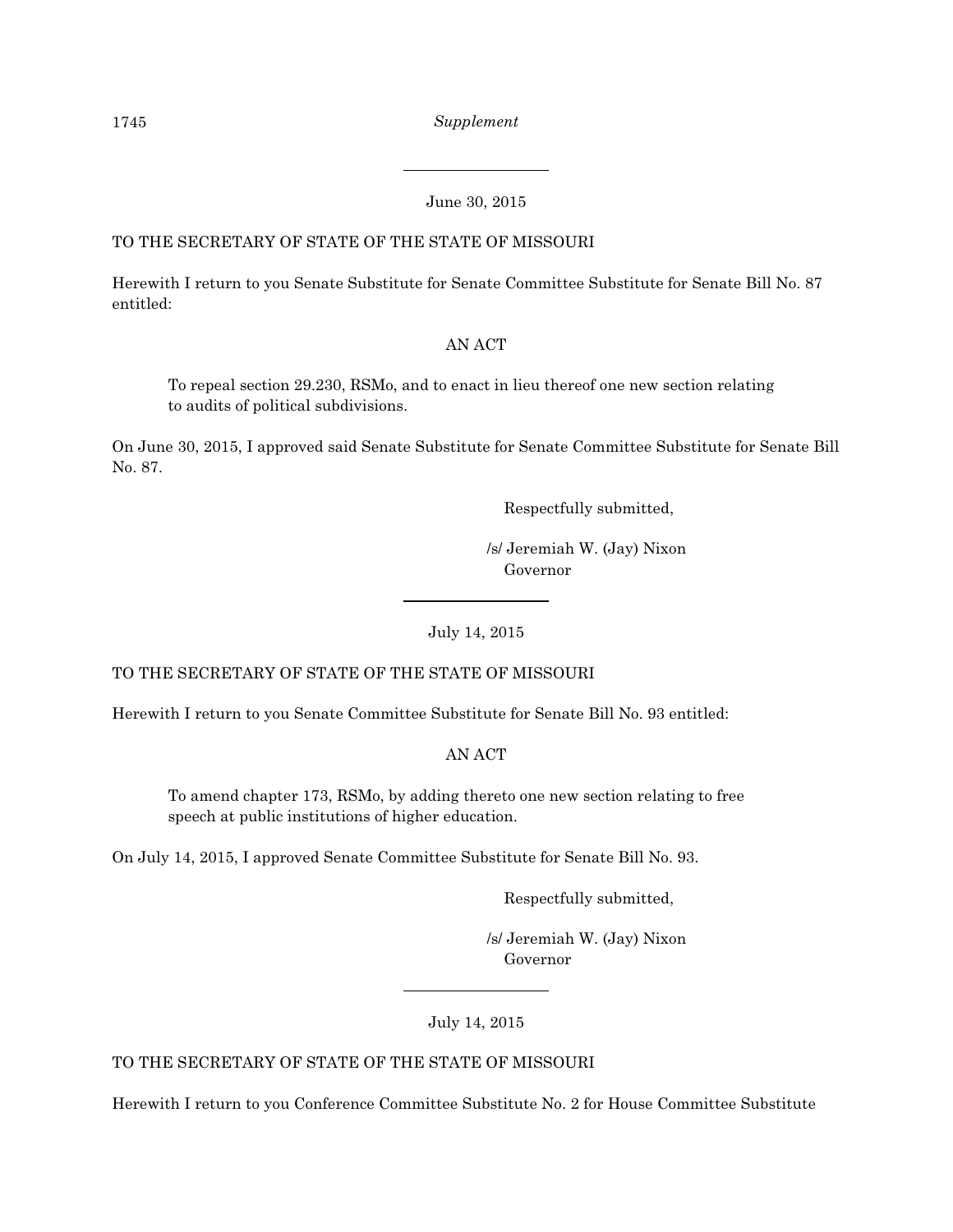for Senate Bill No. 104 entitled:

#### AN ACT

To repeal sections 115.342, 115.348, 115.350, 116.190, 162.481, 162.491,178.820, RSMo, and sections 162.025 and 162.491 as enacted by house bill no. 63, ninety-eighth general assembly, first regular session, and to enact in lieu thereof seven new sections relating to elections.

On July 14, 2015, I approved said Conference Committee Substitute No. 2 for House Committee Substitute for Senate Bill No. 104.

Respectfully submitted,

 /s/ Jeremiah W. (Jay) Nixon Governor

July 14, 2015

#### TO THE SECRETARY OF STATE OF THE STATE OF MISSOURI

Herewith I return to you Senate Committee Substitute for Senate Bill No. 107 entitled:

#### AN ACT

To repeal sections 345.015, 345.020, 345.022, 345.025, 345.040, 345.050, 345.051, 345.065, and 345.080, RSMo, and to enactinlieuthereof nine newsections relating to professions regulated under the division of professional registration.

On July 14, 2015, I approved said Senate Committee Substitute for Senate Bill No. 107.

Respectfully submitted,

 /s/ Jeremiah W. (Jay) Nixon Governor

June 25, 2015

## TO THE SECRETARY OF STATE OF THE STATE OF MISSOURI

Herewith I return to you Senate Bill No. 116 entitled:

#### AN ACT

To repeal section 167.020, RSMo, and to enact in lieu thereof one new section relating to school district residency for children of certain military members, with existing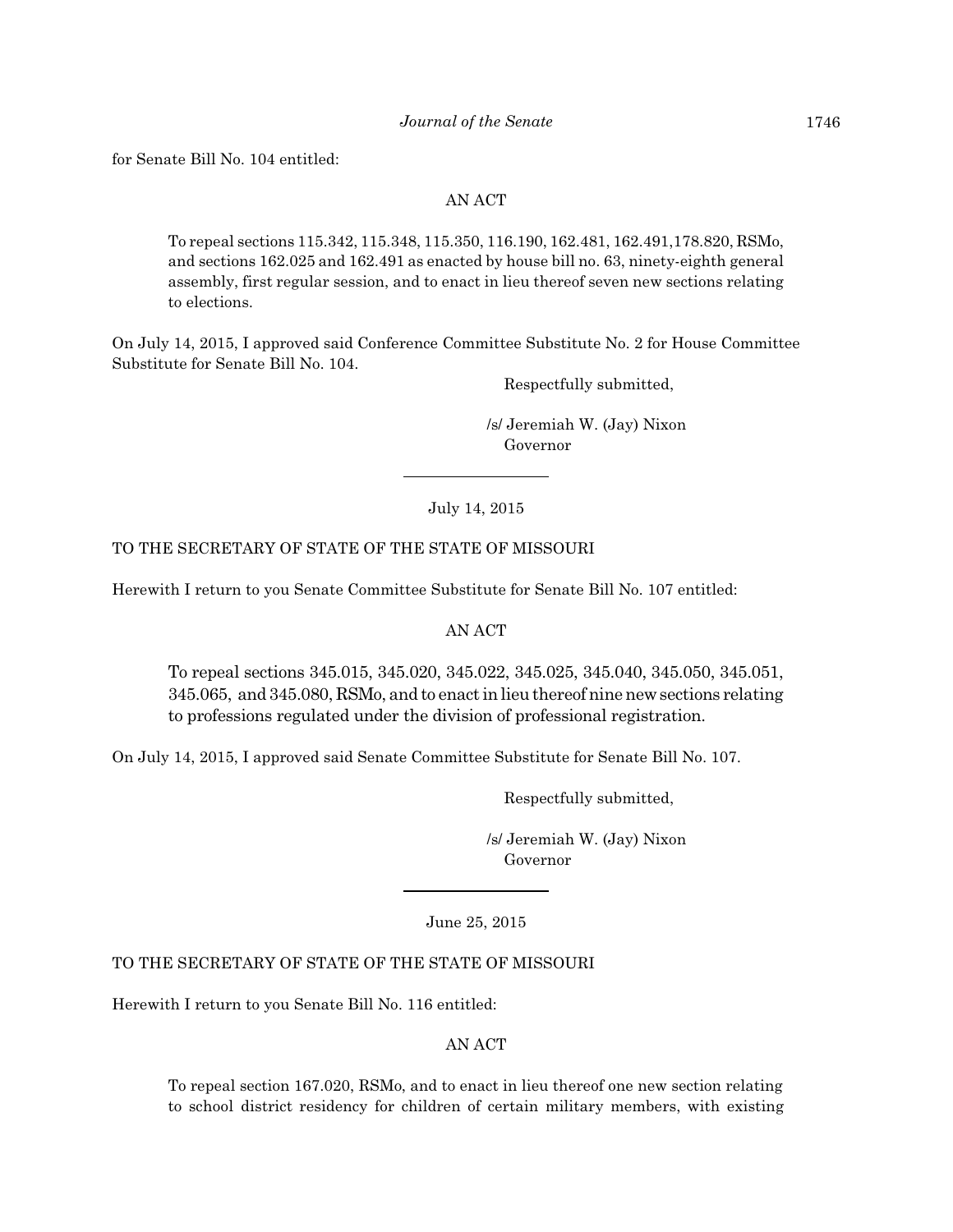penalty provisions.

On June 25, 2015, I approved said Senate Bill No. 116.

Respectfully submitted,

 /s/ Jeremiah W. (Jay) Nixon Governor

#### June 24, 2015

## TO THE SECRETARY OF STATE OF THE STATE OF MISSOURI

Herewith I return to you Senate Bill No. 141 entitled:

## AN ACT

To repeal section 595.030, RSMo, and to enact in lieu thereof one new section relating to the crime victims' compensation program.

On June 24, 2015, I approved said Senate Bill No. 141.

Respectfully submitted,

 /s/ Jeremiah W. (Jay) Nixon Governor

#### July 10, 2015

## TO THE SECRETARY OF STATE OF THE STATE OF MISSOURI

Herewith I return to you Senate Substitute No. 3 for Senate Committee Substitute for Senate Bill No. 142 (Senate Bill No. 142) entitled:

## AN ACT

To amend chapter 640, RSMo, by adding thereto one new section relating to implementation impact reports.

I disapprove of Senate Bill No. 142. My reasons for disapproval are as follows:

Senate Bill No. 142 contains drafting errors that vitiate its intended purpose. Senate Bill No. 142 would require the department of natural resources to submit to the general assembly an "implementation impact report" regarding state plans to comply with the federal Clean Air Act and Clean Water Act. The report and the plan itself would be required to be submitted 45 days before the plan is submitted to the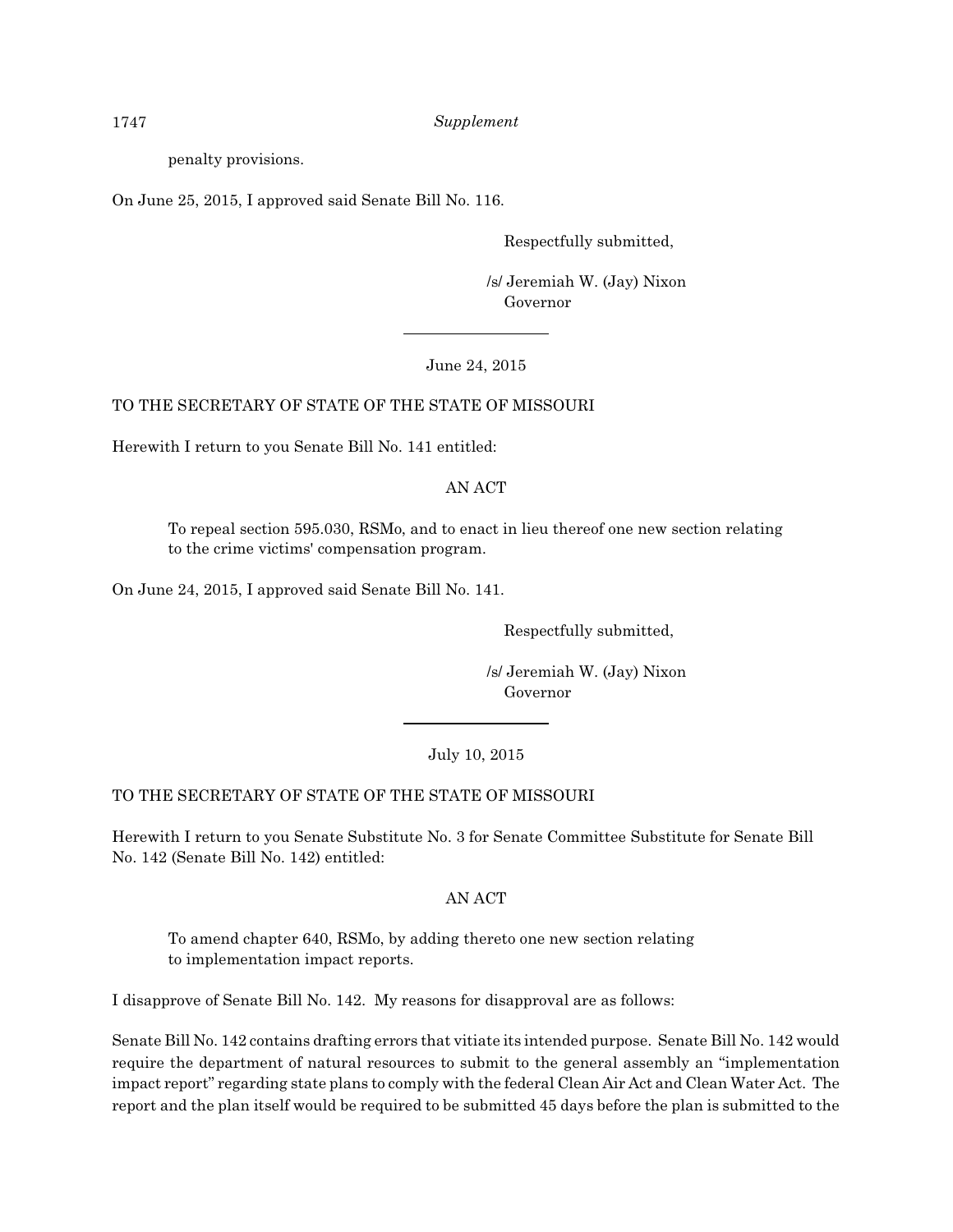United States Environmental Protection Agency.

In imposing this requirement for plans regarding clean air, Senate Bill No. 142 requires the department to prepare and submit a report when it is "developing, amending, or revising . . . state plans to comply with federal regulations relating to carbon emissions for existing-source performance standards (42 U.S.C. Section 7412)." (Senate Bill No. 142, page 1, lines 4-6). The referenced section – 42 U.S.C. Section 7412 – is part of the Clean Air Act, but it contains no requirement that a state submit a plan "relating to carbon emissions for existing-source performance standards." It appears that the drafters meant to cite to 42 U.S.C. 7411, under which, among other things, states must develop and submit plans to address emissions of carbon dioxide and other greenhouse gases. In addition, on page 3, line 86, Senate Bill No. 142 cites to "33 U.S.C. Section 12541, et seq." There is no such section in federal law.

These drafting errors take an already complex area of state and federal law and confuses it further. Given the stakes for those impacted, I cannot approve legislation that will cause uncertainty for companies doing business in Missouri.

In accordance with the above stated reasons for disapproval, I am returning Senate Substitute No. 3 for Senate Committee Substitute for Senate Bill No. 142 without my approval.

Respectfully submitted,

 /s/ Jeremiah W. (Jay) Nixon Governor

June 19, 2015

#### TO THE SECRETARY OF STATE OF THE STATE OF MISSOURI

Herewith I return to you Senate Substitute for Senate Committee Substitute for Senate Bill No. 145 entitled:

#### AN ACT

To amend chapter 376, RSMo, by adding thereto one new section relating to the treatment of eating disorders.

On June 19, 2015, I approved said Senate Substitute for Senate Committee Substitute for Senate Bill No. 145.

Respectfully submitted,

 /s/ Jeremiah W. (Jay) Nixon Governor

June 25, 2015

TO THE SECRETARY OF STATE OF THE STATE OF MISSOURI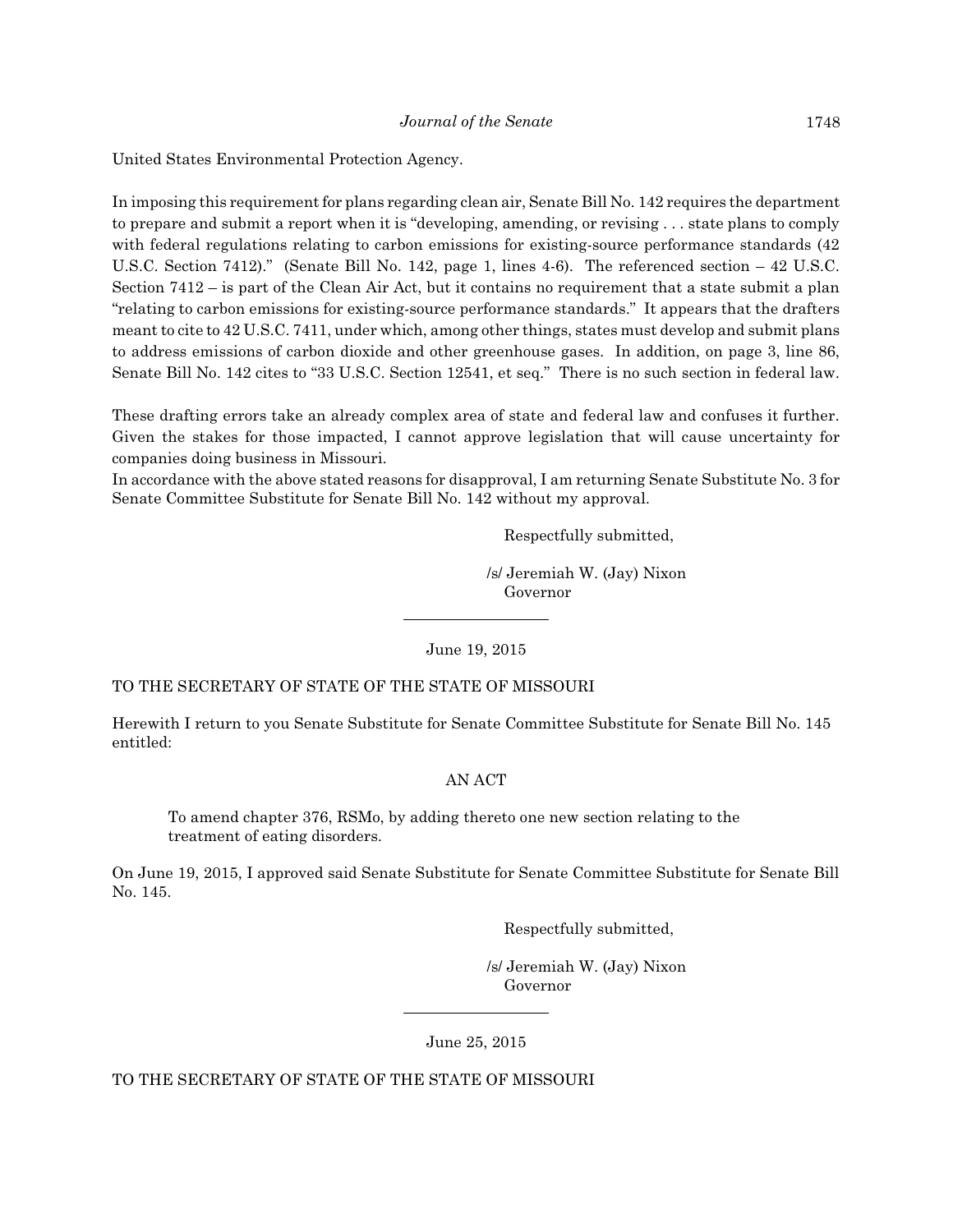Herewith I return to you House Committee Substitute for Senate Bill No. 156 entitled:

AN ACT

To amend chapter 227, RSMo, by adding thereto eight new sections relating to highway designations.

On June 25, 2015, I approved said House Committee Substitute for Senate Bill No. 156.

Respectfully submitted,

 /s/ Jeremiah W. (Jay) Nixon Governor

July 10, 2015

#### TO THE SECRETARY OF STATE OF THE STATE OF MISSOURI

Herewith I return to you House Committee Substitute for Senate Bill No. 164 entitled:

AN ACT

To repeal sections375.534,375.1070,375.1072,376.370,376.380,376.670,456.950, and 513.430, RSMo, and to enact in lieu thereof twelve new sections relating to financial transactions.

On July 10, 2015, I approved said House Committee Substitute for Senate Bill No. 164.

Respectfully submitted,

 /s/ Jeremiah W. (Jay) Nixon Governor

July 6, 2015

TO THE SECRETARY OF STATE OF THE STATE OF MISSOURI

Herewith I return to you Senate Bill No. 166 entitled:

AN ACT

To repeal section 301.3165, RSMo, and to enact in lieu thereof one new section relating to special license plates.

On July 6, 2015, I approved Senate Bill No. 166.

Respectfully submitted,

 /s/ Jeremiah W. (Jay) Nixon Governor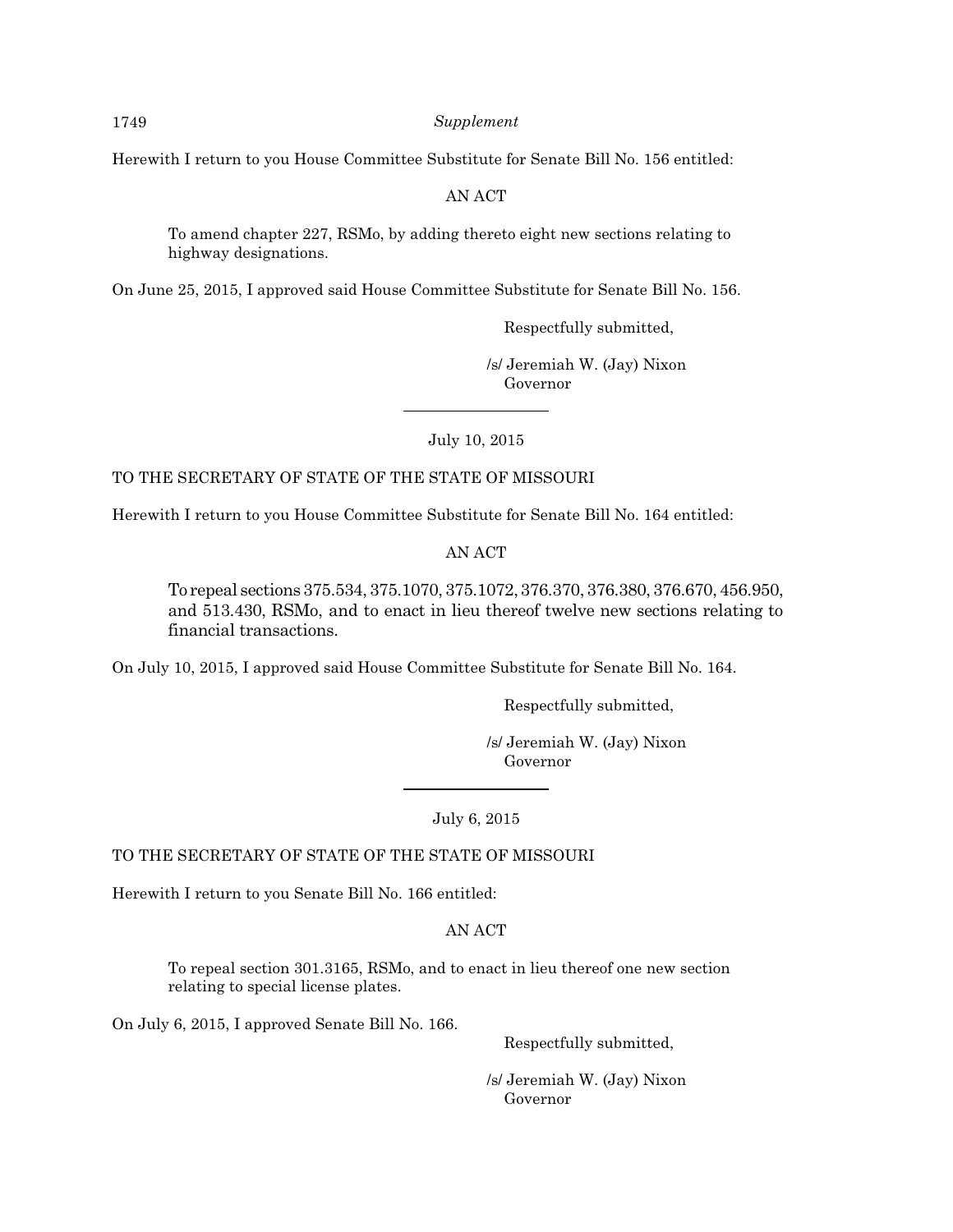#### June 29, 2015

#### TO THE SECRETARY OF STATE OF THE STATE OF MISSOURI

Herewith I return to you House Committee Substitute for Senate Substitute for Senate Committee Substitute for Senate Bill No. 174 entitled:

#### AN ACT

To amend chapter 166, RSMo, by adding thereto ten new sections relating to the Missouri Achieving a Better Life Experience program.

On June 29, 2015, I approved said House Committee Substitute for Senate Substitute for Senate Committee Substitute for Senate Bill No. 174.

Respectfully submitted,

 /s/ Jeremiah W. (Jay) Nixon Governor

#### July 13, 2015

## TO THE SECRETARY OF STATE OF THE STATE OF MISSOURI

Herewith I return to you Senate Committee Substitute for Senate Bill No. 190 entitled:

#### AN ACT

To repeal section 92.402, RSMo, and to enact in lieu thereof one new section relating to public mass transportation sales taxes.

On July 13, 2015, I approved said Senate Committee Substitute for Senate Bill No. 190.

Respectfully submitted,

 /s/ Jeremiah W. (Jay) Nixon Governor

June 22, 2015

## TO THE SECRETARY OF STATE OF THE STATE OF MISSOURI

Herewith I return to you Senate Bill No. 194 entitled:

#### AN ACT

To repeal section 135.155, RSMo, and to enact in lieu thereof one new section relating to tax credits for business facilities.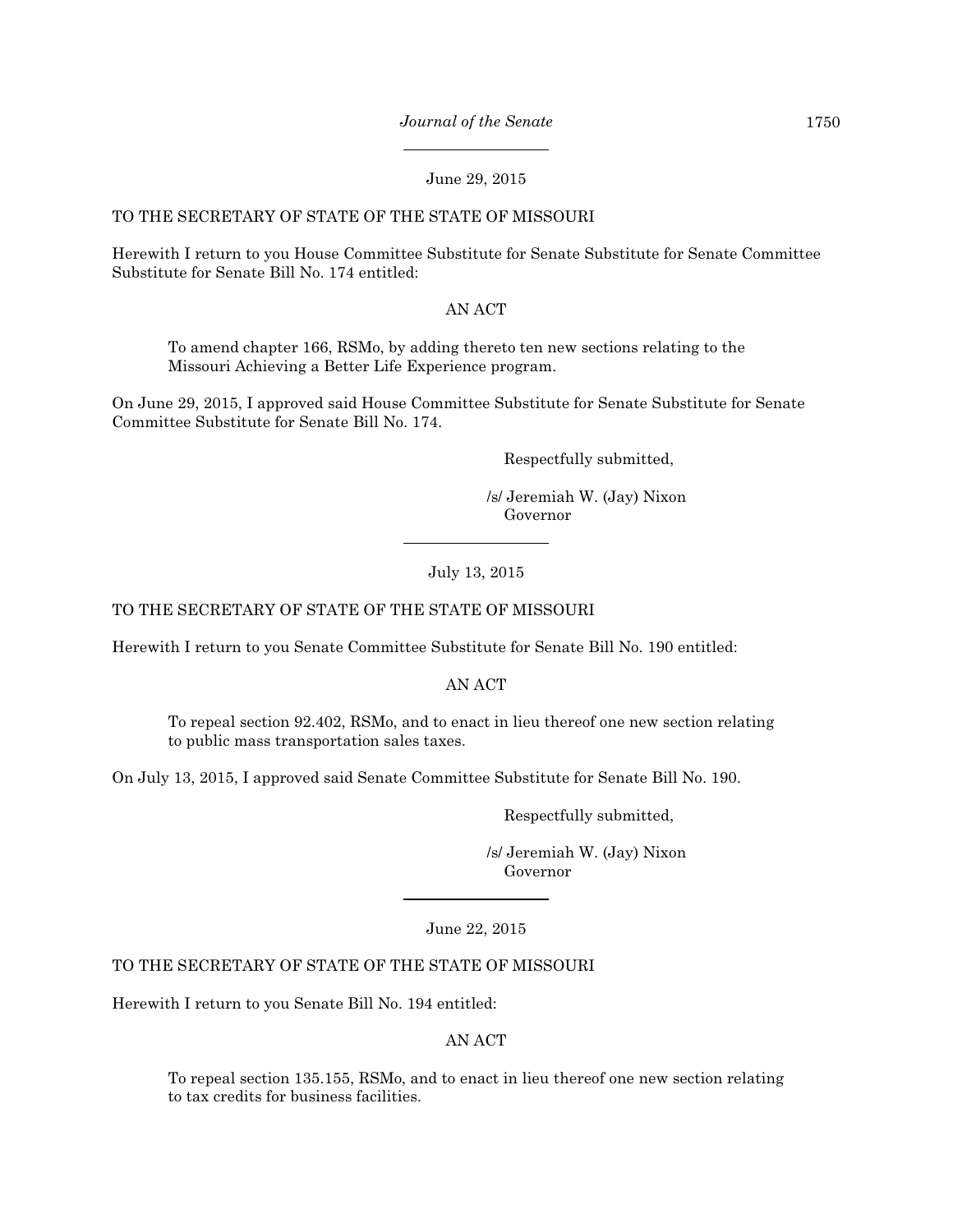On June 22, 2015, I approved said Senate Bill No. 194.

Respectfully submitted,

 /s/ Jeremiah W. (Jay) Nixon Governor

## July 1, 2015

## TO THE SECRETARY OF STATE OF THE STATE OF MISSOURI

Herewith I return to you Conference Committee Substitute for House Committee Substitute for Senate Committee Substitute for Senate Bill No. 210 entitled:

#### AN ACT

To repeal sections 190.839, 198.439, 208.152, 208.437, 208.480, 338.550, and 633.401, RSMo, and to enact in lieu thereof eight new sections relating to health care.

On July 1, 2015, I approved Conference Committee Substitute for House Committee Substitute for Senate Committee Substitute for Senate Bill No. 210.

Respectfully submitted,

 /s/ Jeremiah W. (Jay) Nixon Governor

#### July 11, 2015

## TO THE SECRETARY OF STATE OF THE STATE OF MISSOURI

Herewith I return to you Senate Committee Substitute for Senate Bill No. 224 (Senate Bill No. 224) entitled:

#### AN ACT

To repeal section 160.545, RSMo, and to enact in lieu thereof one new section relating to eligibility criteria for reimbursements from the A+ schools program.

I disapprove of Senate Bill No. 224. My reasons for disapproval are as follows:

Senate Bill No. 224 would unfairly deny a group of students their eligibility for A+ financial aid, an educational benefit that they have earned, having met all the educational standards that apply, usually after overcoming significant odds against them. Itsunwarranted exclusion of these meritorious students cannot be condoned.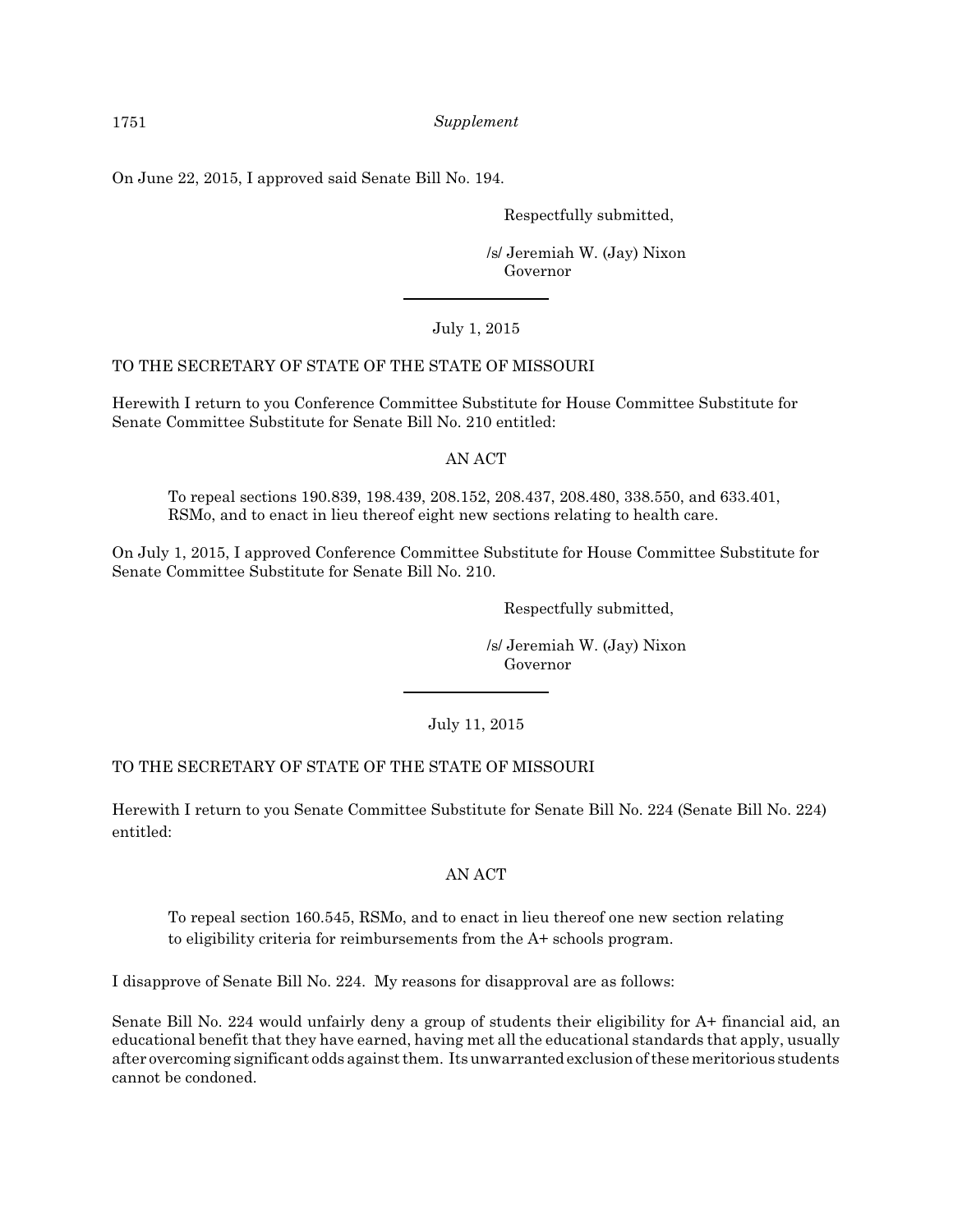Under existing Missouri law (section 173.1110.1, RSMo), students who are unlawfully present in the United States are not eligible for "a postsecondary education public benefit." One of these benefits includes eligibility for A+ financial aid. This eligibility is distinguished from the criteria for Bright Flight and Access Missouri scholarships, both of which require that recipients are "citizens or permanent residents of the United States."

A number of mechanisms exist in current Missouri law for students to prove that they are legally present in the U.S. One of them is "any document issued by the federal government that confirms an alien's lawful presence in the United States." Such documentation now includes the U.S. Department of Homeland Security's determination that a student meets the criteria for Deferred Action for Childhood Arrivals (DACA), under guidelines established in 2012.

Senate Bill No. 224's sole purpose is to deny students, deemed to be lawfully present in the United States, from being A+ eligible.

Who are these students? They came to the U.S. through no choice or action of their own. They arrived as young dependents, in the controlling embrace of an adult who entered the U.S. illegally. They bear no responsibility for this action.

Because DACA students have had to be continuously present in the United States since June 15, 2007, students who are, or who will be, graduating from high school would have had to be 10 years old or younger when they were brought to the U.S. DACA status requires eligible individuals to be in school currently, or to have graduated from high school, or to be honorably discharged from the United States Military. And it requires that they have not been convicted of a felony, significant misdemeanor, or three or more misdemeanors.

A group of DACA students have now lived in Missouri for at least eight years and have met every standard for A+ financial aid. They have attended a public Missouri high school for at least three years. They have earned at least a 2.5 GPA. They have maintained a 95% attendance rate. They have volunteered in their communities or tutored other students. And they have done so while overcoming daunting obstacles such as learning English, living in fear of deportation, and facing the constant stigma of being an alien.

Senate Bill No. 224 is the legislature's attempt to deny these students the A+ benefit they have otherwise earned. Rather than discouraging the continuing education of these students, the state has an interest in encouraging their successful participation in higher education so that they have an opportunity to pursue productive careers and make positive contributions to the state of Missouri.

Senate Bill No. 224 is a harsh measure imposed unfairly on children who have done nothing wrong. Quite to the contrary, they have done much to be admired, in their studies, for their schools, and on behalf of their communities. Rather than rewarding them for their achievements, Senate Bill No. 224 singles them out for exclusion. Consequently, Senate Bill No. 224 cannot receive my support. In accordance with the above stated reasons for disapproval, I am returning Senate Committee Substitute for Senate Bill No. 224 without my approval.

Respectfully submitted,

 /s/ Jeremiah W. (Jay) Nixon Governor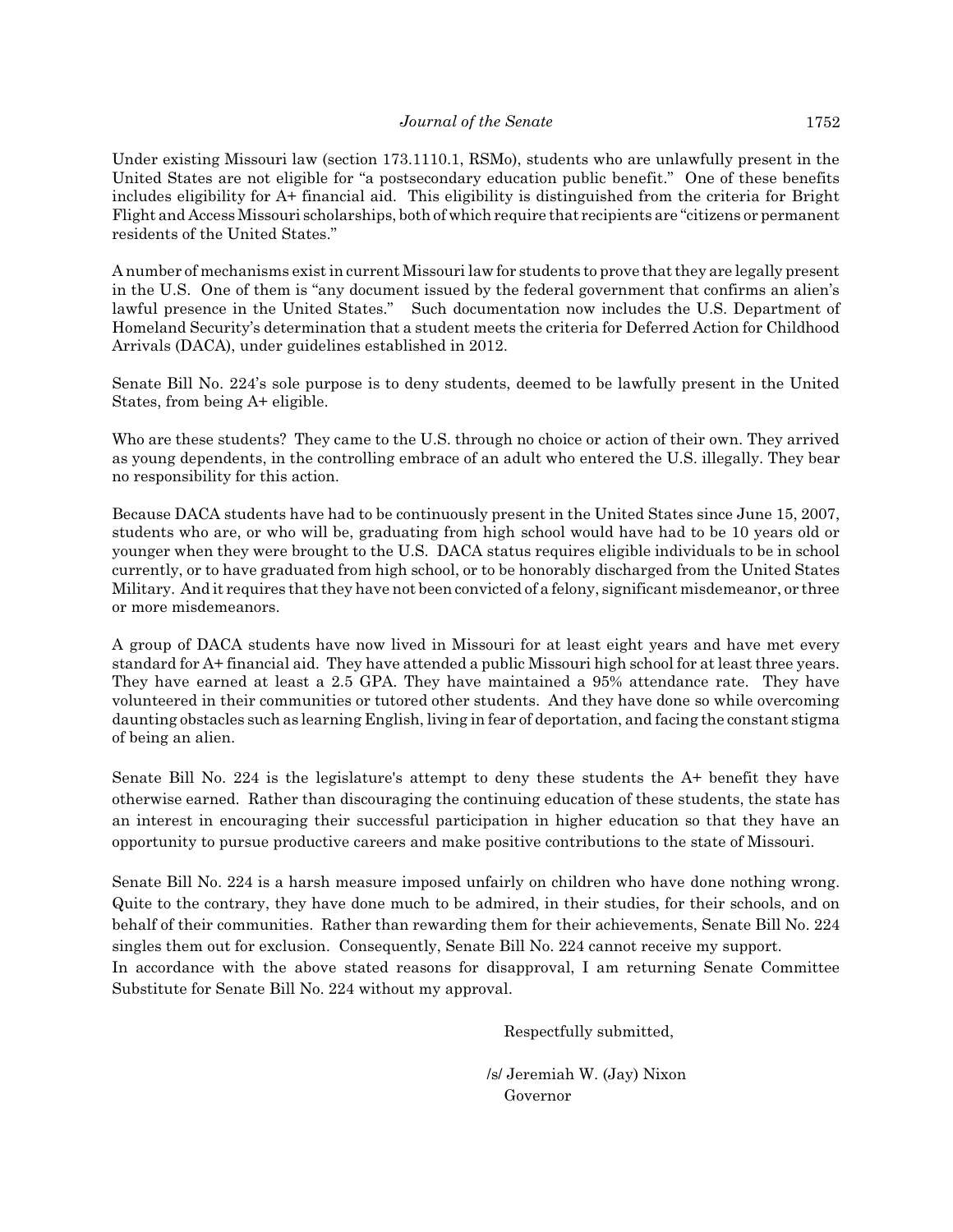### June 24, 2015

## TO THE SECRETARY OF STATE OF THE STATE OF MISSOURI

Herewith I return to you House Committee Substitute for Senate Bill No. 231 entitled:

AN ACT

To repeal sections 142.815, 144.030, and 306.100, RSMo, and to enact in lieu thereof four new sections relating to watercraft.

On June 24, 2015, I approved said House Committee Substitute for Senate Bill No. 231.

Respectfully submitted,

 /s/ Jeremiah W. (Jay) Nixon Governor

## June 12, 2015

## TO THE SECRETARY OF STATE OF THE STATE OF MISSOURI

Herewith I return to you House Committee Substitute for Senate Bill No. 244 entitled:

AN ACT

To amend chapter 409, RSMo, by adding thereto seven new sections relating to the financial exploitation of certain elderly and disabled individuals.

On June 12, 2015, I approved said House Committee Substitute for Senate Bill No. 244.

Respectfully submitted,

 /s/ Jeremiah W. (Jay) Nixon Governor

July 13, 2015

#### TO THE SECRETARY OF STATE OF THE STATE OF MISSOURI

Herewith I return to you Conference Committee Substitute No. 2 for House Committee Substitute for Senate Bill No. 254 entitled:

#### AN ACT

To repeal sections 301.130, 301.142, 301.196, 301.3097, 302.010, 302.525, 302.574, 478.007, 577.013, and 577.014, RSMo, section 302.060 as enacted by senate bill no. 491, ninety-seventh general assembly, second regular session, section 302.304 as enacted by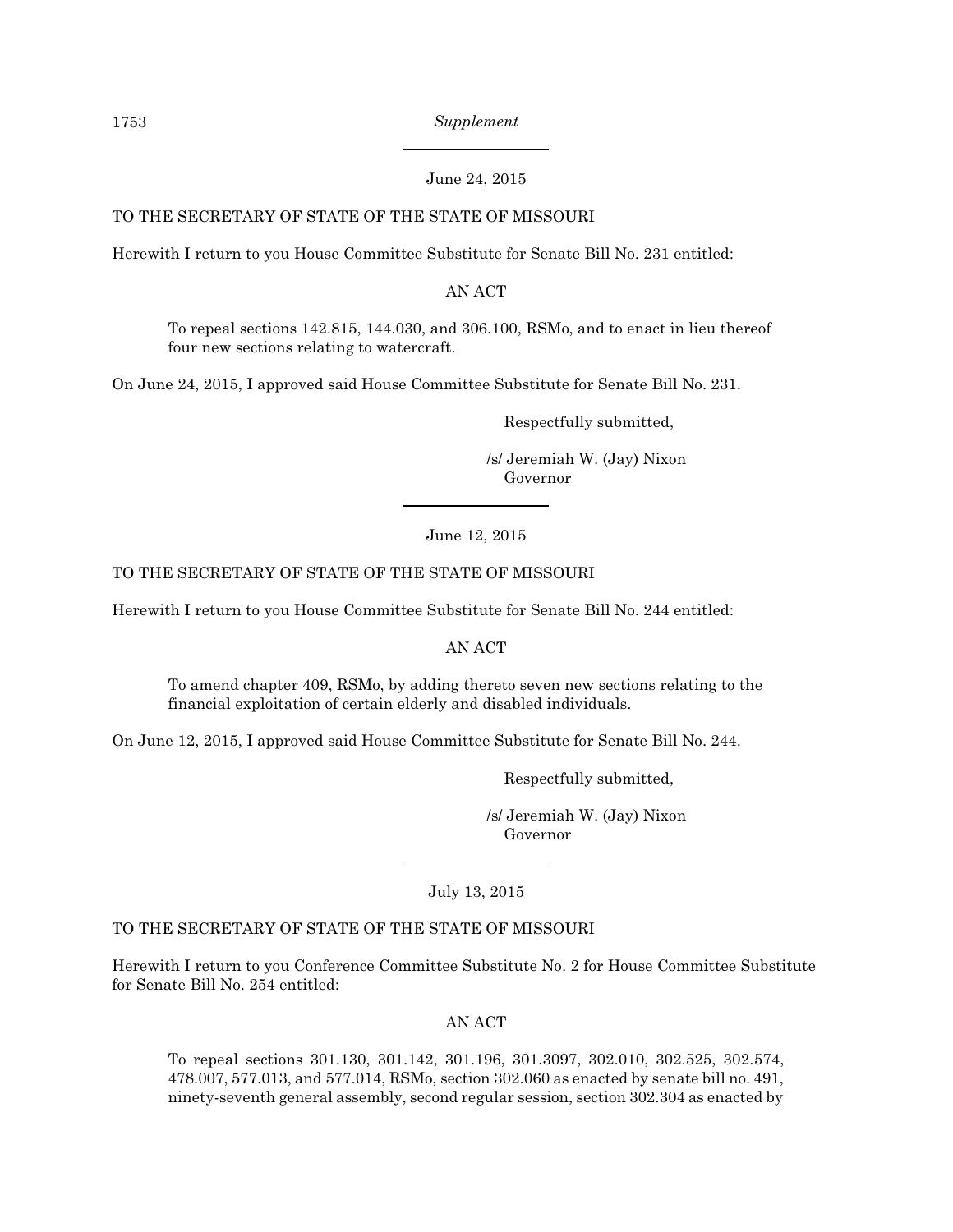senate bill no. 491, ninety-seventh general assembly, second regular session, section 302.309 as enacted by senate bill no. 491, ninety-seventh general assembly, second regular session, section 577.001 as enacted by house bill no. 1371, ninety-seventh general assembly, second regular session, section 577.010 as enacted by house bill no. 1371, ninety-seventh general assembly, second regular session, and section 577.012 as enacted by senate bill no. 491, ninety-seventh general assembly, second regular session, and to enact in lieu thereof seventeen new sections relating to motor vehicles, with an effective date for certain sections and penalty provisions.

On July 13, 2015, I approved said Conference Committee Substitute No. 2 for House Committee Substitute for Senate Bill No. 254.

Respectfully submitted,

 /s/ Jeremiah W. (Jay) Nixon Governor

June 12, 2015

## TO THE SECRETARY OF STATE OF THE STATE OF MISSOURI

Herewith I return to you Senate Bill No. 272 entitled:

#### AN ACT

To repeal section 304.190, RSMo, and to enact in lieu thereof one new section relating to municipal commercial zones.

On June 12, 2015, I approved said Senate Bill No. 272.

Respectfully submitted,

 /s/ Jeremiah W. (Jay) Nixon Governor

July 10, 2015

TO THE SECRETARY OF STATE OF THE STATE OF MISSOURI

Herewith I return to you Senate Bill No. 317 entitled:

AN ACT

To authorize the conveyance by the governor of property owned by the state of Missouri to the state highways and transportation commission.

On July 10, 2015, I approved Senate Bill No. 317.

Respectfully submitted,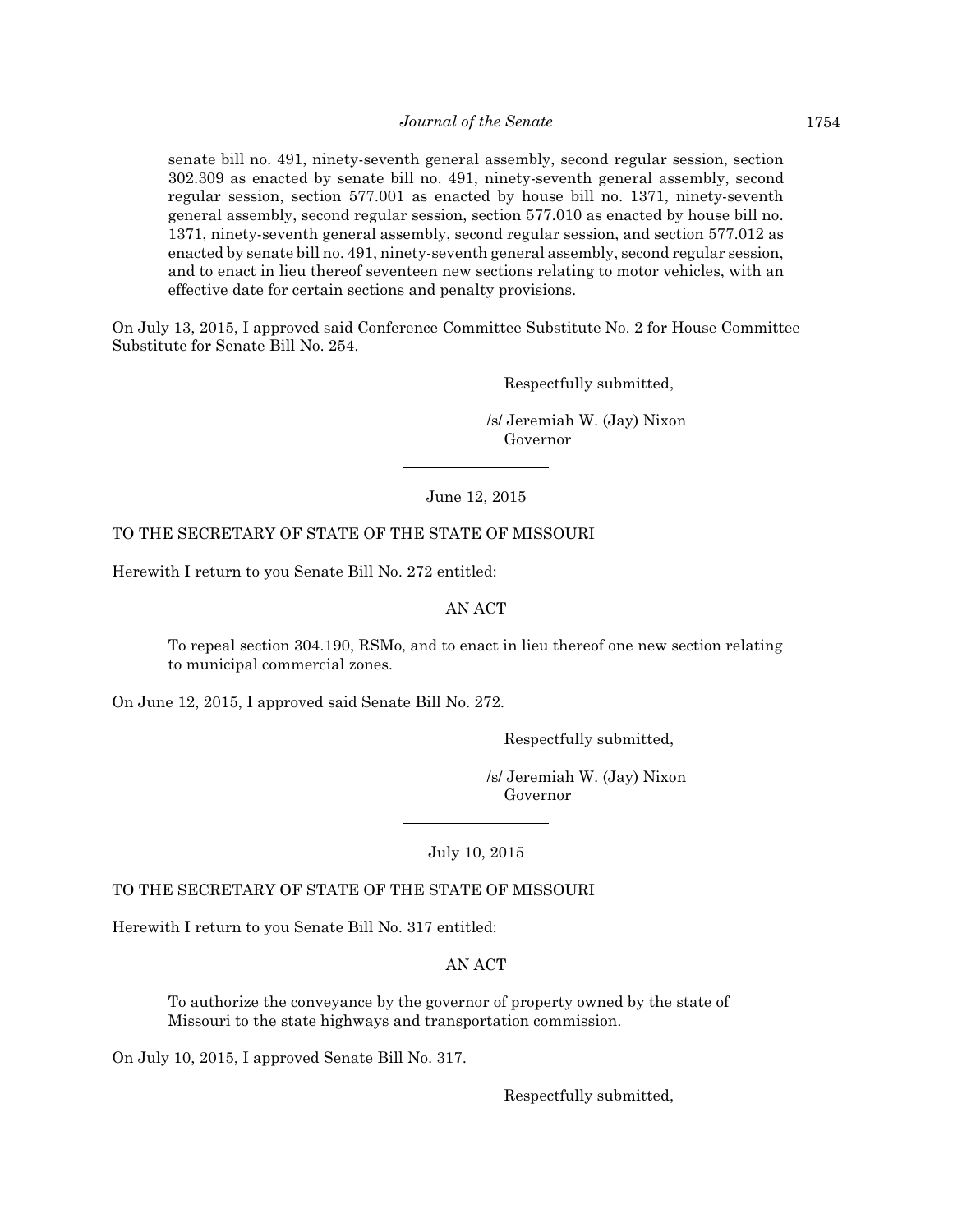/s/ Jeremiah W. (Jay) Nixon Governor

#### June 25, 2015

#### TO THE SECRETARY OF STATE OF THE STATE OF MISSOURI

Herewith I return to you Senate Bill No. 318 entitled:

#### AN ACT

To amend chapter 227, RSMo, by adding thereto three new sections relating to the designation of a highway.

On June 25, 2015, I approved said Senate Bill No. 318.

Respectfully submitted,

 /s/ Jeremiah W. (Jay) Nixon Governor

July 8, 2015

#### TO THE SECRETARY OF STATE OF THE STATE OF MISSOURI

Herewith I return to you Senate Committee Substitute for Senate Bill No. 321 entitled:

#### AN ACT

To repeal sections 455.010, 455.020, 455.032, 455.040, 455.045, 455.050, 455.080, 455.503, 455.505, 455.513, 455.520, and 455.523, RSMo, section 455.085 as enacted by senate bill no. 491, ninety-seventh general assembly, second regular session, section 455.085 as enacted by house bill no. 215, ninety-seventh general assembly, first regular session, section 455.538 as enacted by senate bill no. 491, ninety-seventh general assembly, second regular session, and section 455.538 as enacted by house bill no. 215, ninety-seventh general assembly, first regular session, and to enact in lieu thereof fourteen new sections relating to court orders of protection that prohibit contact with victims of sexual offenses, with penalty provisions.

On July 8, 2015, I approved Senate Committee Substitute for Senate Bill No. 321.

Respectfully submitted,

 /s/ Jeremiah W. (Jay) Nixon Governor

July 14, 2015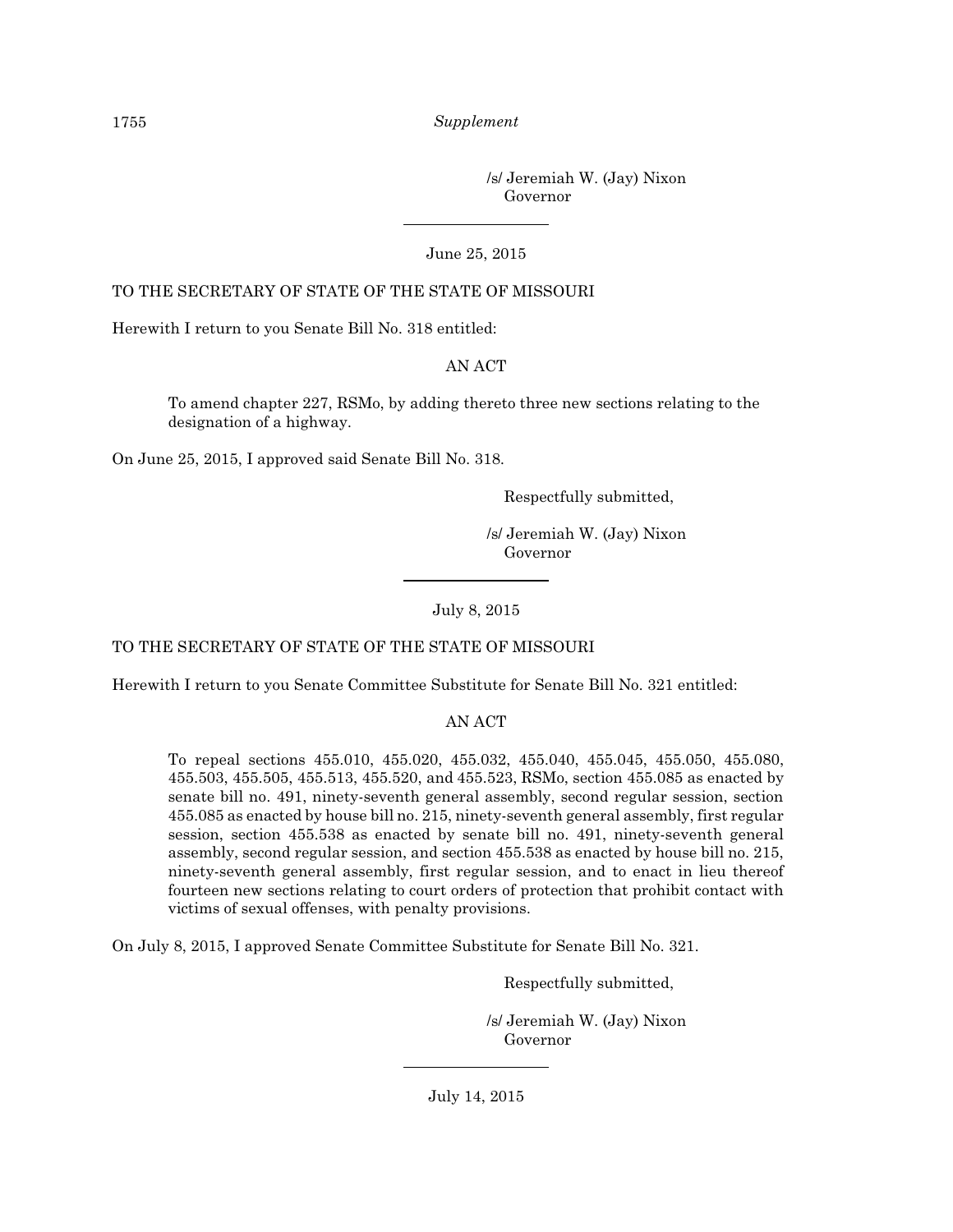### TO THE SECRETARY OF STATE OF THE STATE OF MISSOURI

Herewith I return to you Senate Bill No. 334 entitled:

#### AN ACT

To repeal sections 174.030, 174.310, and 174.332, RSMo, and to enact in lieu thereof three new sections relating to boards of regents of state colleges and universities.

On July 14, 2015, I approved Senate Bill No. 334.

Respectfully submitted,

 /s/ Jeremiah W. (Jay) Nixon Governor

June 22, 2015

## TO THE SECRETARY OF STATE OF THE STATE OF MISSOURI

Herewith I return to you House Committee Substitute for Senate Committee Substitute for Senate Bill No. 336 entitled:

#### AN ACT

To repeal section 143.191, RSMo, and to enact in lieu thereof one new section relating to income tax withholding on tips.

On June 22, 2015, I approved said House Committee Substitute for Senate Committee Substitute for Senate Bill No. 336.

Respectfully submitted,

 /s/ Jeremiah W. (Jay) Nixon Governor

July 10, 2015

## TO THE SECRETARY OF STATE OF THE STATE OF MISSOURI

Herewith I return to you Senate Committee Substitute for Senate Bill No. 340 entitled:

## AN ACT

To repeal section 473.663, RSMo, and to enact in lieu thereof one new section relating to the determination of heirship.

On July 10, 2015, I approved said Senate Committee Substitute for Senate Bill No. 340.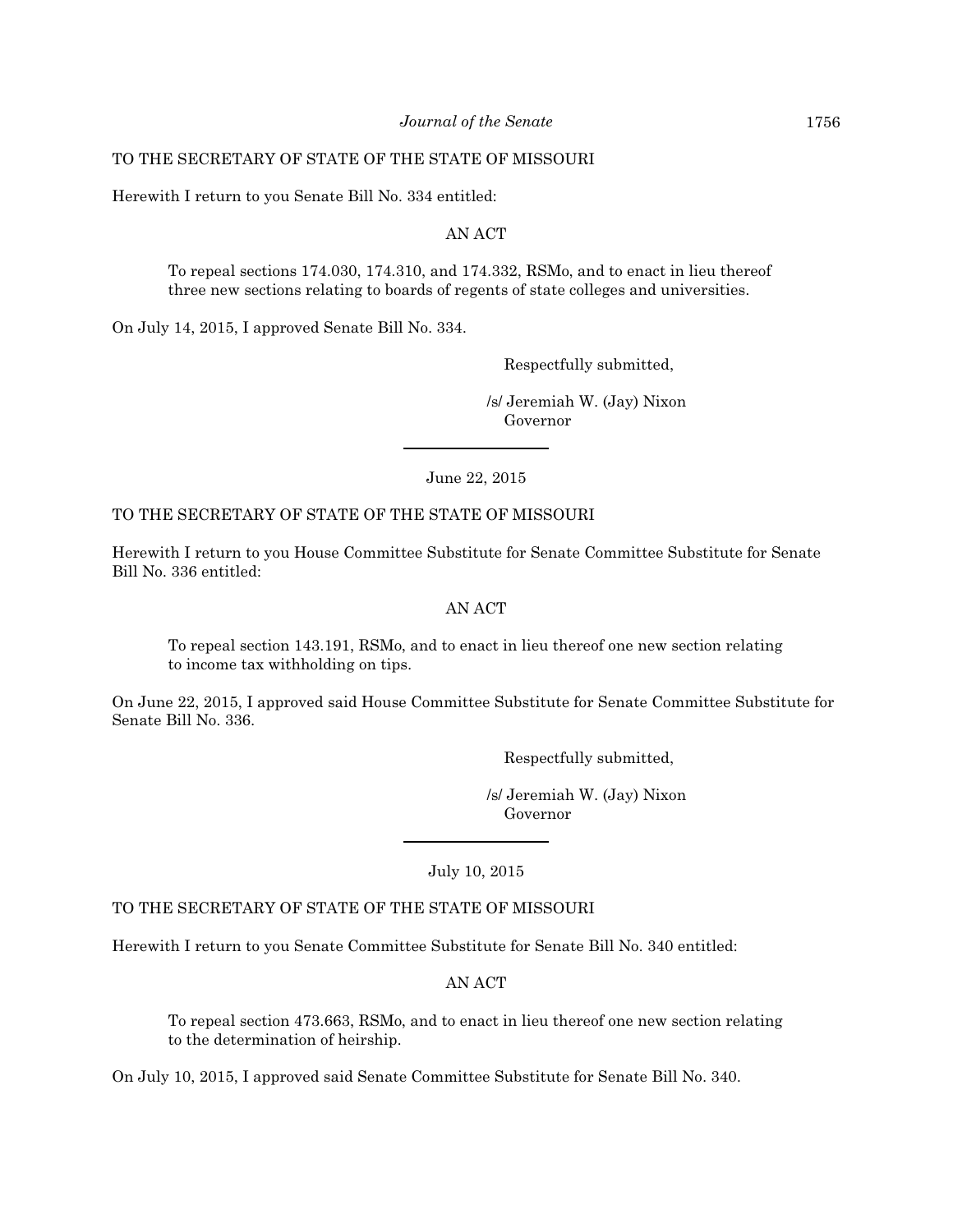Respectfully submitted,

 /s/ Jeremiah W. (Jay) Nixon Governor

July 8, 2015

#### TO THE SECRETARY OF STATE OF THE STATE OF MISSOURI

Herewith I return to you House Committee Substitute for Senate Committee Substitute for Senate Bill No. 341 entitled:

#### AN ACT

To repeal sections 210.003, 210.221, 210.861, 455.010, 455.020, 455.032, 455.040, 455.045, 455.050, 455.080, 455.503, 455.505, 455.513, 455.520, and 455.523, RSMo, section 455.085 as enacted by senate bill no. 491, ninety-seventh general assembly, second regular session, section 455.085 as enacted by house bill no. 215, ninety-seventh general assembly, first regular session, section 455.538 as enacted by senate bill no. 491, ninety-seventh general assembly, second regular session, and section 455.538 as enacted by house bill no. 215, ninety-seventh general assembly, first regular session, and to enact in lieu thereof twenty-one new sections relating to the protection of vulnerable persons, with penalty provisions.

On July 8, 2015, I approved said House Committee Substitute for Senate Committee Substitute for Senate Bill No. 341.

Respectfully submitted,

 /s/ Jeremiah W. (Jay) Nixon Governor

July 7, 2015

#### TO THE SECRETARY OF STATE OF THE STATE OF MISSOURI

Herewith I return to you Senate Committee Substitute for Senate Bill No. 345 entitled:

#### AN ACT

To repeal sections 361.707, 361.715, 364.030, 364.105, 365.030, 367.140, 407.640, 408.140, 408.500, and 443.719, RSMo, and to enact in lieu thereof ten new sections relating to financial transactions, with an existing penalty provision.

I disapprove of Senate Committee Substitute for Senate Bill No. 345. My reasons for disapproval are as follows: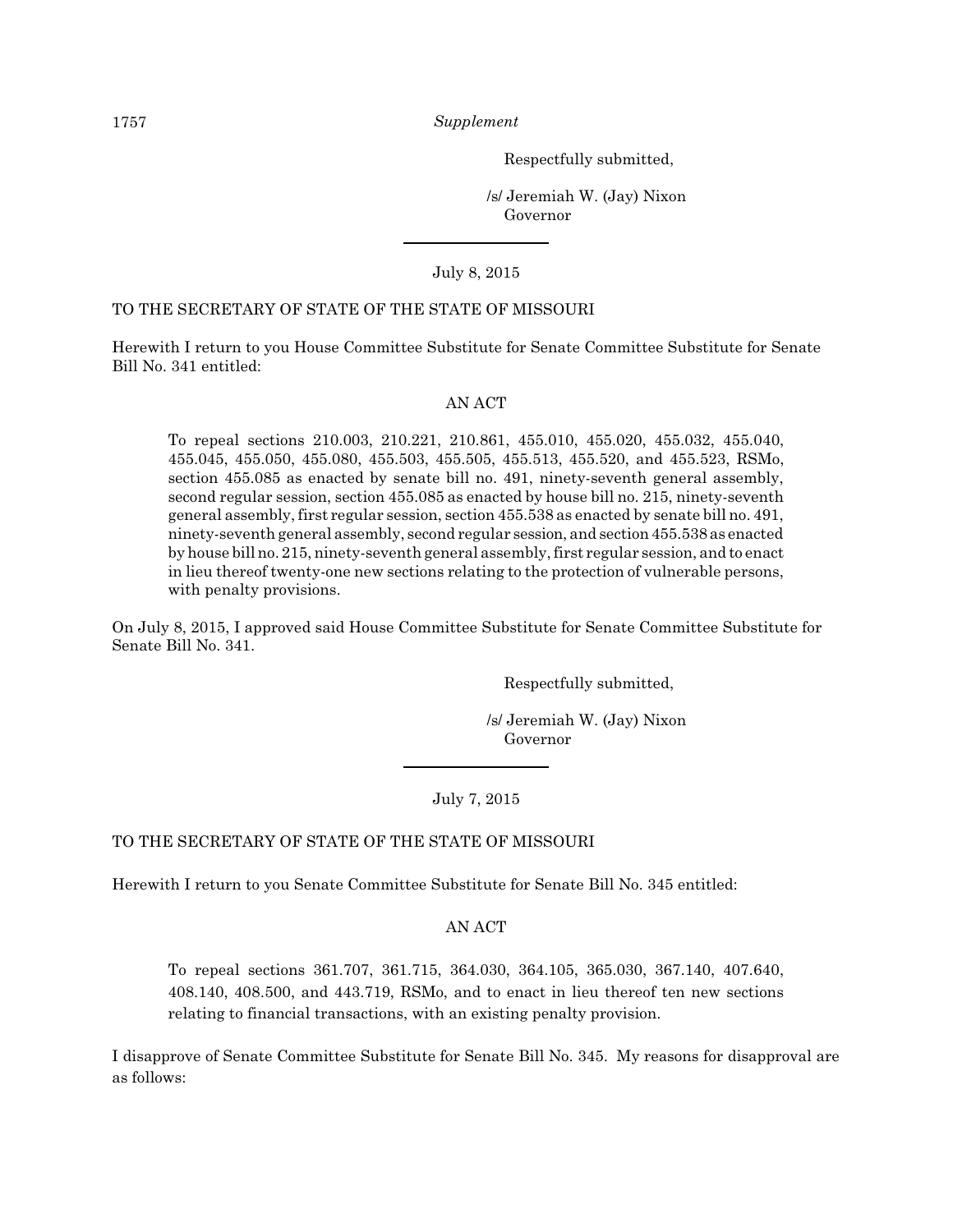Senate Committee Substitute for Senate Bill No. 345 would increase the fee that lenders can charge consumers for many loans that are for periods of 30 days or longer. Current law limits this fee to 10% of the principal up to \$75, but this bill would increase the fee to 10% of the principal up to \$100. This means that most consumer credit loans over \$750, not secured by a mortgage, could see a fee increase. Consumer credit loans of \$1,000 *or more* could have a \$100 fee, where lenders can currently only charge \$75. This is an approximately 33% increase in the fee on a large portion of loans made to Missourians.

The loans affected by this bill are offered by banks, credit unions, finance companies, consumer installment lenders, title loan companies, and small loan companies. These loans include everything from a car loan from a bank to a loan for unexpected home repairs from a store-front lender in a strip mall.

This fee increase will have the most impact on consumers of limited means who take out relatively small loans and would have a repetitive financial impact as they could be charged on any extension, refinance, restructure or renewal of the loan, if there is "any investigation" on the subsequent application.

Unlike interest, which is typically earned day-by-day, lenders earn this fee at the time the loan is entered into, so even if a person repaid the loan early, Senate Committee Substitute for Senate Bill No. 345 would cost them more money.

This is the second time in two years that Missourians have seen an increase in fees on small loans, as the General Assembly gave lenders the ability to increase this fee in 2013 by overriding my veto of Senate Committee Substitute for House Bill No. 329 and increasing the percentage of this fee from 5% up to \$75 to 10% up to \$75.

Allowing lenders to charge Missourians more in fees is not the way to move Missouri forward, therefore Senate Committee Substitute for Senate Bill No. 345 does not receive my approval.

In accordance with the above stated reasons for disapproval, I am returning Senate Bill No. 345 without my approval.

Respectfully submitted,

 /s/ Jeremiah W. (Jay) Nixon Governor

July 2, 2015

## TO THE SECRETARY OF STATE OF THE STATE OF MISSOURI

Herewith I return to you Senate Substitute for Senate Committee Substitute for Senate Bill No. 354 entitled:

## AN ACT

To amend chapter 192, RSMo, by adding thereto one new section relating to amino acid-based elemental formulas.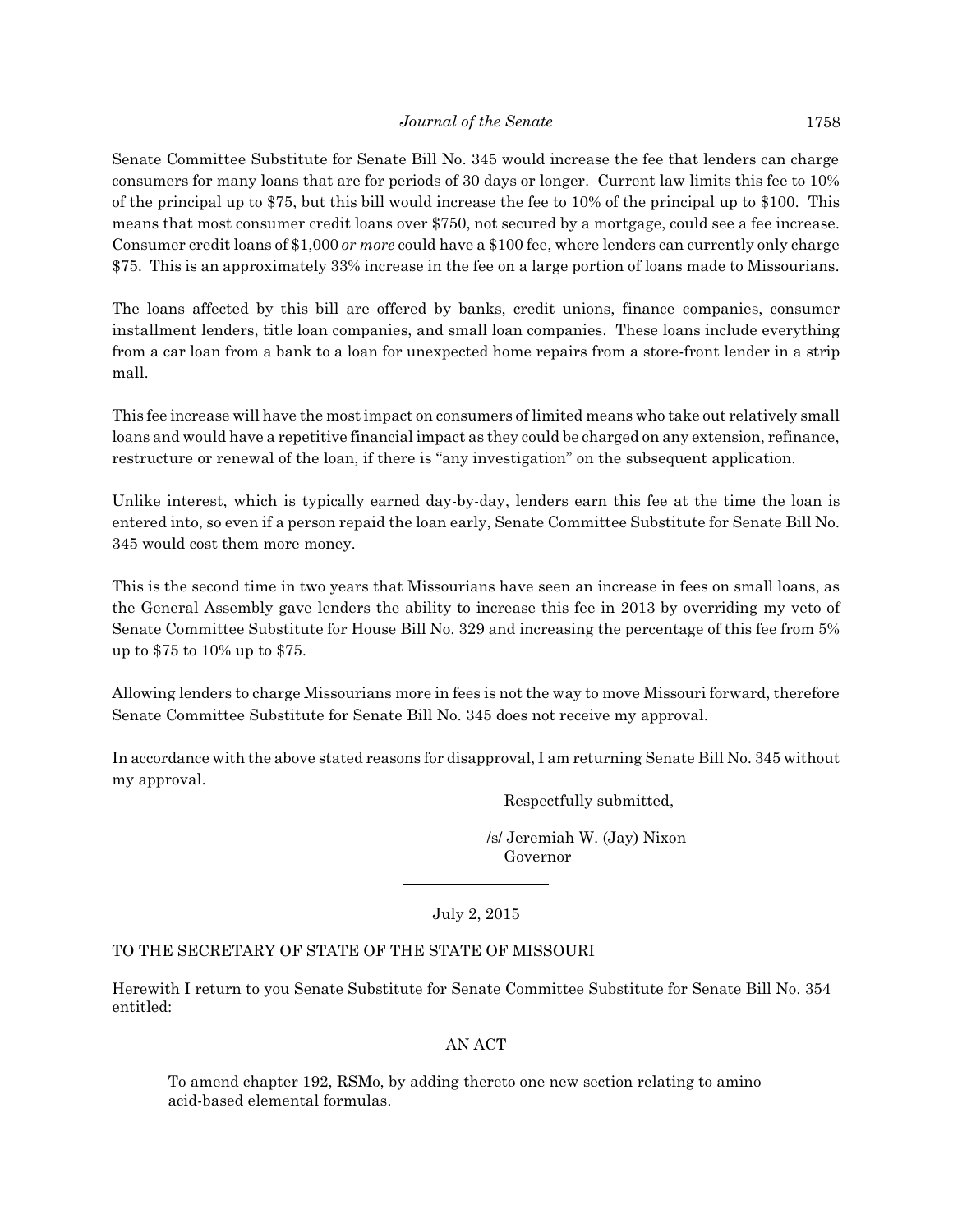On July 2, 2015, I approved said Senate Substitute for Senate Committee Substitute for Senate Bill No. 354.

Respectfully submitted,

 /s/ Jeremiah W. (Jay) Nixon Governor

## July 14, 2015

## TO THE SECRETARY OF STATE OF THE STATE OF MISSOURI

Herewith I return to you Senate Substitute for Senate Bill No. 366 entitled:

## AN ACT

To repeal section 166.435, RSMo, and to enact in lieu thereof two new sections relating to the Missouri higher education savings program, with a contingent effective date.

On July 14, 2015, I approved Senate Substitute for Senate Bill No. 366.

Respectfully submitted,

 /s/ Jeremiah W. (Jay) Nixon Governor

July 14, 2015

## TO THE SECRETARY OF STATE OF THE STATE OF MISSOURI

Herewith I return to you Senate Substitute for Senate Bill No. 373 entitled:

AN ACT

To repeal section 311.730, RSMo, and to enact in lieu thereof two new sections relating to the establishment of the division of alcohol and tobacco control fund.

On July 14, 2015, I approved Senate Substitute for Senate Bill No. 373.

Respectfully submitted,

 /s/ Jeremiah W. (Jay) Nixon Governor

July 2, 2015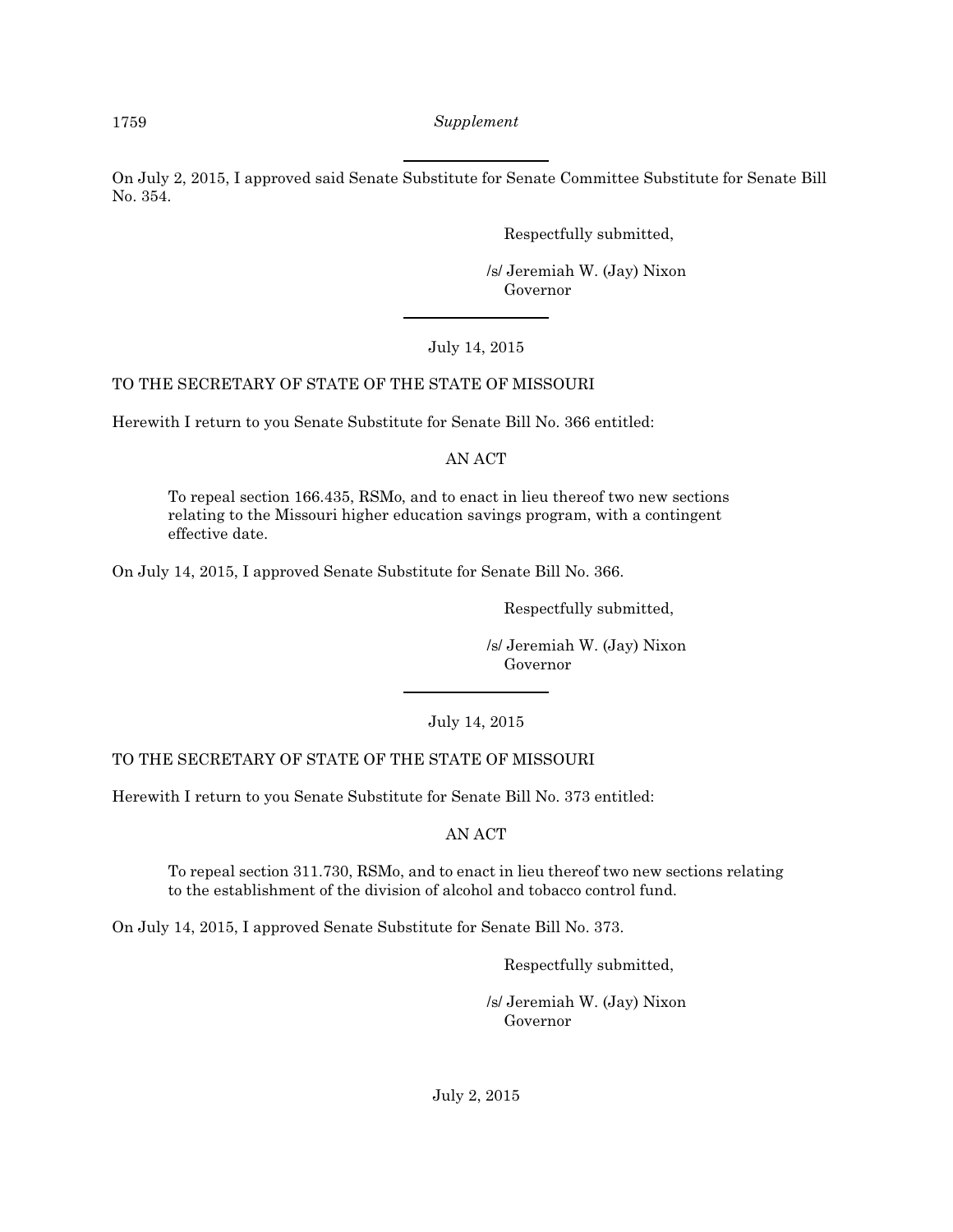#### TO THE SECRETARY OF STATE OF THE STATE OF MISSOURI

Herewith I return to you Senate Bill No. 392 entitled:

#### AN ACT

To repeal section 378.633, RSMo, and to enact in lieu thereof one new section relating to fraternal benefit society agents.

On July 2, 2015, I approved said Senate Bill No. 392.

Respectfully submitted,

 /s/ Jeremiah W. (Jay) Nixon Governor

July 6, 2015

## TO THE SECRETARY OF STATE OF THE STATE OF MISSOURI

Herewith I return to you Senate Bill No. 405 entitled:

## AN ACT

To repeal section 52.260, RSMo, and to enact in lieu thereof one new section relating to fees collected by the county collector.

On July 6, 2015, I approved said Senate Bill No. 405.

Respectfully submitted,

 /s/ Jeremiah W. (Jay) Nixon Governor

July 13, 2015

## TO THE SECRETARY OF STATE OF THE STATE OF MISSOURI

Herewith I return to you Senate Bill No. 426 entitled:

AN ACT

To repeal section 630.140, RSMo, and to enact in lieu thereof one new section relating to community mental health liaisons.

On July 13, 2015, I approved said Senate Bill No. 426.

Respectfully submitted,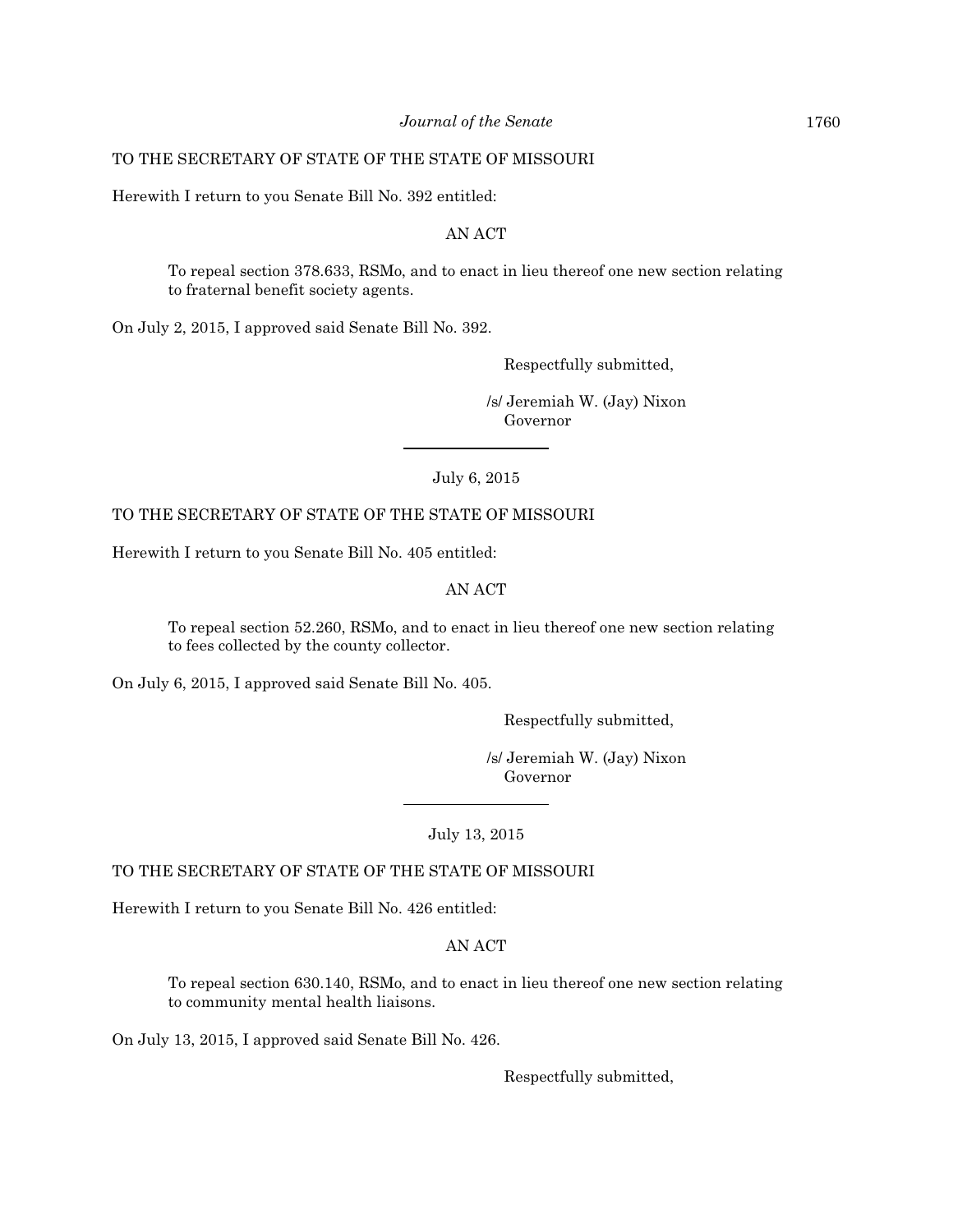/s/ Jeremiah W. (Jay) Nixon Governor

#### July 10, 2015

#### TO THE SECRETARY OF STATE OF THE STATE OF MISSOURI

Herewith I return to you Senate Committee Substitute for Senate Bill No. 435 entitled:

#### AN ACT

To authorize the conveyance of property owned by the state in St. Louis County to St. Louis County.

On July 10, 2015, I approved said Senate Committee Substitute for Senate Bill No. 435.

Respectfully submitted,

 /s/ Jeremiah W. (Jay) Nixon Governor

#### July 14, 2015

#### TO THE SECRETARY OF STATE OF THE STATE OF MISSOURI

Herewith I return to you Conference Committee Substitute for House Committee Substitute for Senate Committee Substitute for Senate Bill No. 445 entitled:

AN ACT

To repeal sections 29.380, 260.200, 260.225, 260.250, 260.320, 260.325, 260.330, 260.335, and 260.345, RSMo, and to enact in lieu thereof eleven new sections relating to environmental protection.

On July 14, 2015, I approved said Conference Committee Substitute for House Committee Substitute for Senate Committee Substitute for Senate Bill No. 445.

Respectfully submitted,

 /s/ Jeremiah W. (Jay) Nixon Governor

July 13, 2015

## TO THE SECRETARY OF STATE OF THE STATE OF MISSOURI

Herewith I return to you House Committee Substitute for Senate Committee Substitute for Senate Bill No. 456 entitled: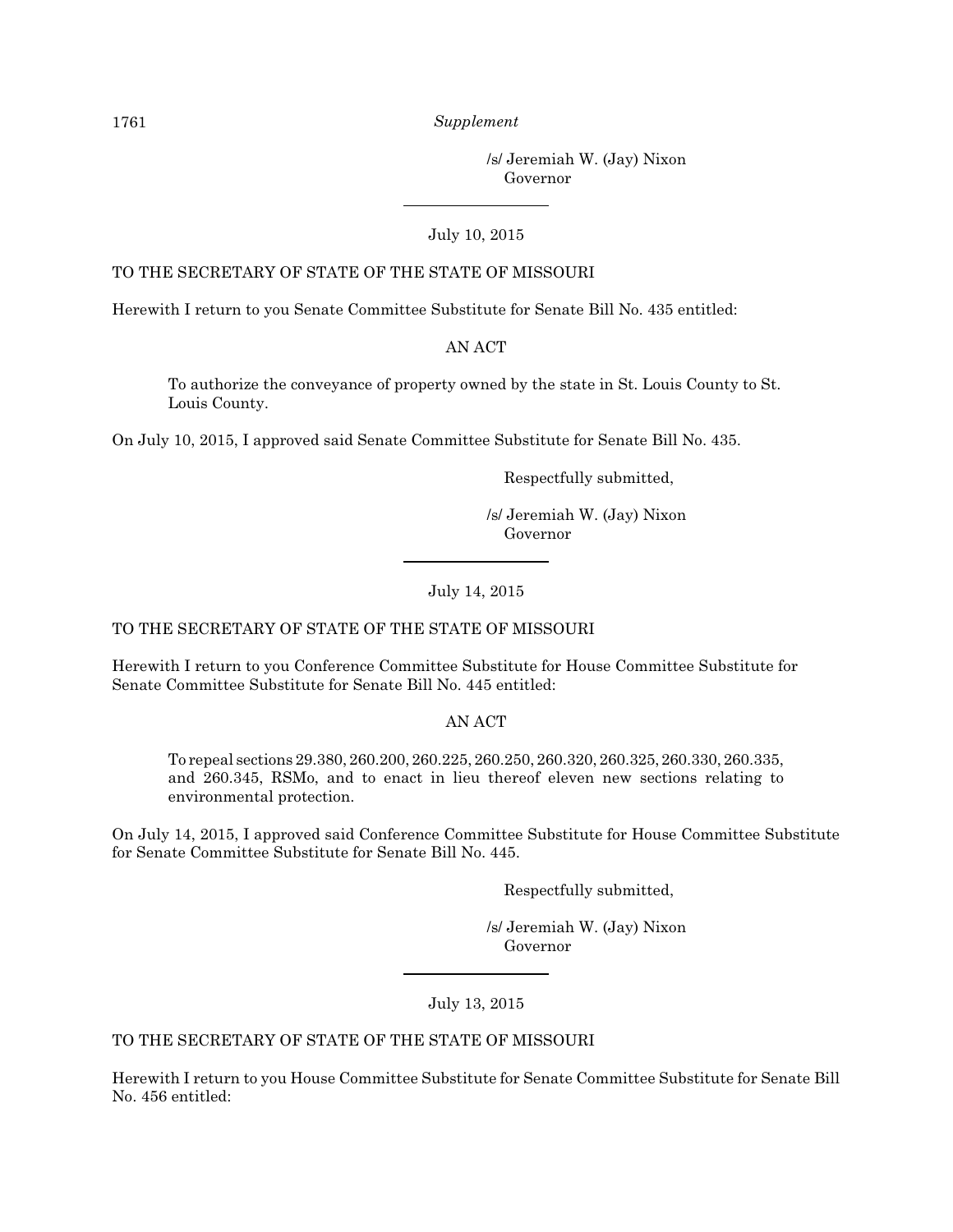#### *Journal of the Senate* 1762

#### AN ACT

To repeal sections 301.140, 301.190, 301.562, and 407.581, RSMo, and to enact in lieu thereof five new sections relating to ownership of motor vehicles.

On July 13, 2015, I approved said House Committee Substitute for Senate Committee Substitute for Senate Bill No. 456.

Respectfully submitted,

 /s/ Jeremiah W. (Jay) Nixon Governor

July 2, 2015

#### TO THE SECRETARY OF STATE OF THE STATE OF MISSOURI

Herewith I return to you Senate Bill No. 463 entitled:

#### AN ACT

To repeal sections 135.1150 and 135.1180, RSMo, and to enact in lieu thereof two new sections relating to benevolent tax credits.

On July 2, 2015, I approved said Senate Bill No. 463.

Respectfully submitted,

 /s/ Jeremiah W. (Jay) Nixon Governor

#### June 25, 2015

## TO THE SECRETARY OF STATE OF THE STATE OF MISSOURI

Herewith I return to you Senate Bill No. 474 entitled:

#### AN ACT

To repeal section 227.297, RSMo, and to enact in lieu thereof one new section relating to the heroes way designation program.

On June 25, 2015, I approved said Senate Bill No. 474.

Respectfully submitted,

 /s/ Jeremiah W. (Jay) Nixon Governor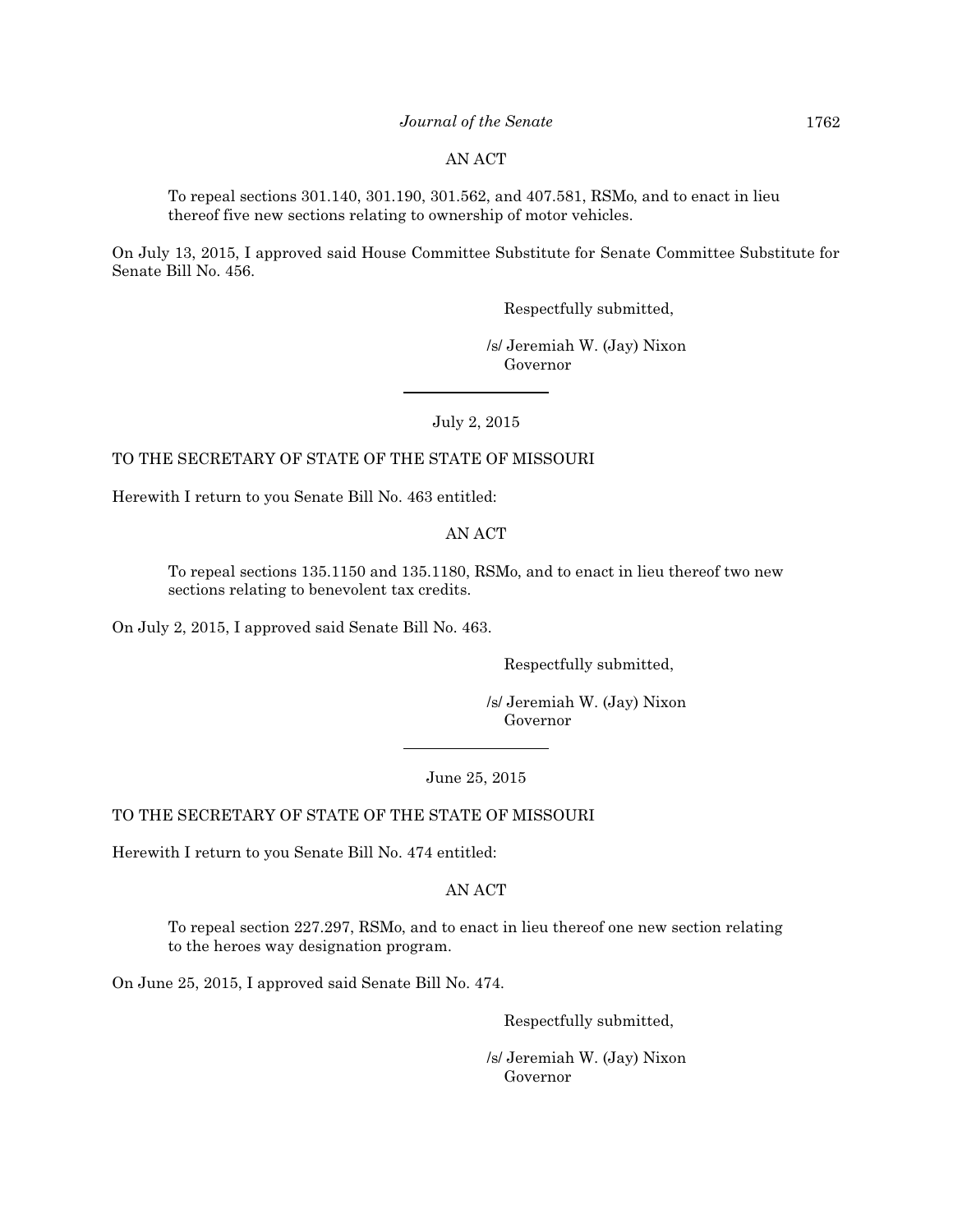July 10, 2015

## TO THE SECRETARY OF STATE OF THE STATE OF MISSOURI

Herewith I return to you Senate Bill No. 497 entitled:

AN ACT

To repeal sections 67.950, 67.955, 393.015, and 644.145, RSMo, and to enact in lieu thereof five new sections relating to special purpose districts.

On July 10, 2015, I approved said Senate Bill No. 497.

Respectfully submitted,

 /s/ Jeremiah W. (Jay) Nixon Governor

July 10, 2015

## TO THE SECRETARY OF STATE OF THE STATE OF MISSOURI

Herewith I return to you Senate Bill No. 500 entitled:

AN ACT

To repeal section 261.241, RSMo, and to enact in lieu thereof one new section relating to honey.

On July 10, 2015, I approved said Senate Bill No. 500.

Respectfully submitted,

 /s/ Jeremiah W. (Jay) Nixon Governor

June 22, 2015

#### TO THE SECRETARY OF STATE OF THE STATE OF MISSOURI

Herewith I return to you Senate Bill No. 524 entitled:

AN ACT

To repeal sections 362.111, 369.159, and 370.073, RSMo, and to enact in lieu thereof three new sections relating to contractual fees charged by certain financial institutions.

On June 22, 2015, I approved said Senate Bill No. 524.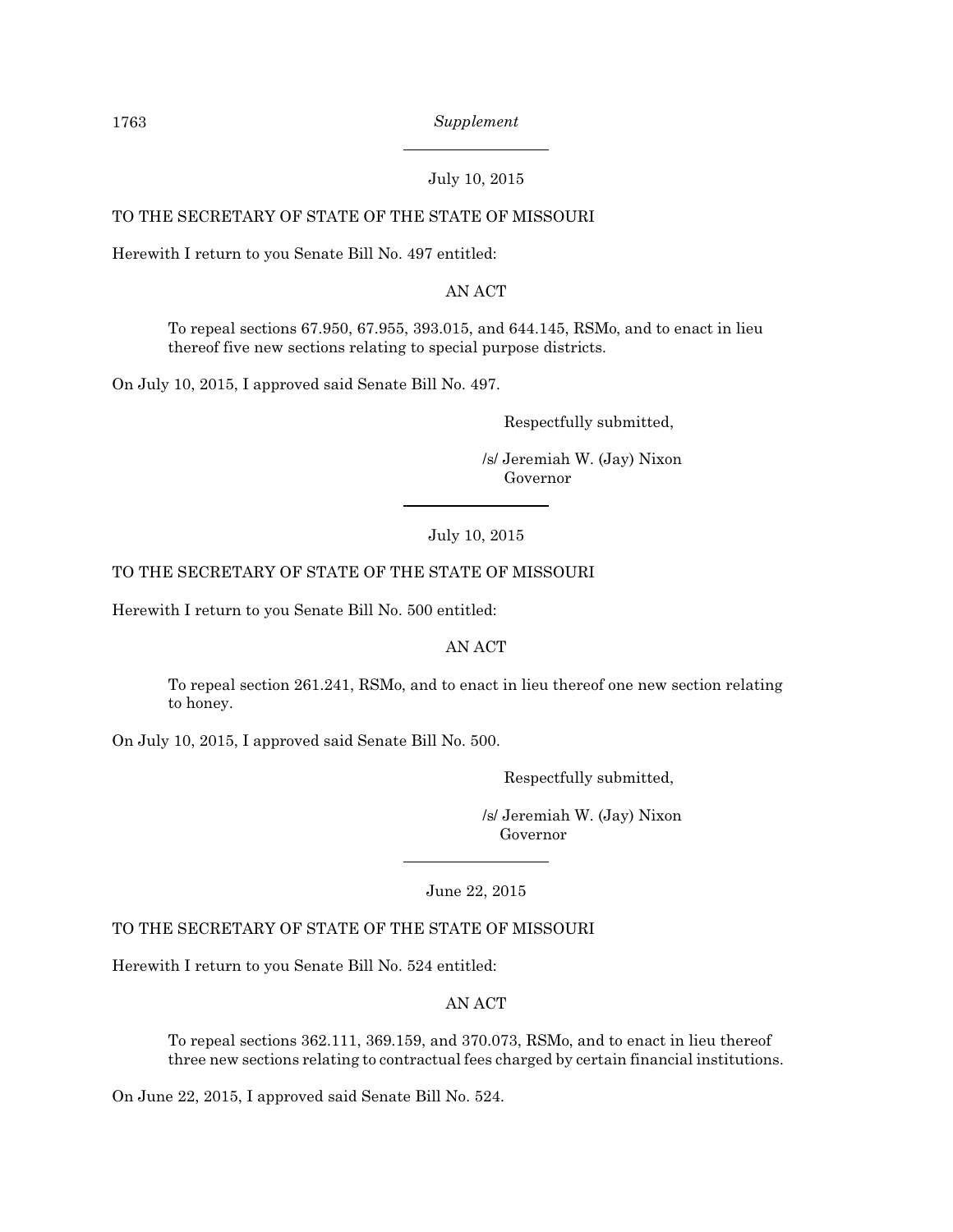*Journal of the Senate* 1764

Respectfully submitted,

 /s/ Jeremiah W. (Jay) Nixon Governor

June 30, 2015

## TO THE SECRETARY OF STATE OF THE STATE OF MISSOURI

Herewith I return to you Senate Committee Substitute for Senate Bill No. 539 entitled:

AN ACT

To amend chapter 49, RSMo, by adding thereto one new section relating to the authority of county officers to provide passport services.

On June 30, 2015, I approved said Senate Committee Substitute for Senate Bill No. 539.

Respectfully submitted,

 /s/ Jeremiah W. (Jay) Nixon Governor

July 6, 2015

TO THE SECRETARY OF STATE OF THE STATE OF MISSOURI

Herewith I return to you Senate Concurrent Resolution No. 1 entitled:

AN ACT

Relating to recognition of January as sex trafficking awareness month.

On July 6, 2015, I approved said Senate Concurrent Resolution No. 1.

Respectfully submitted,

 /s/ Jeremiah W. (Jay) Nixon Governor

July 2, 2015

TO THE SECRETARY OF STATE OF THE STATE OF MISSOURI

Herewith I return to you Senate Concurrent Resolution No. 2 entitled:

AN ACT